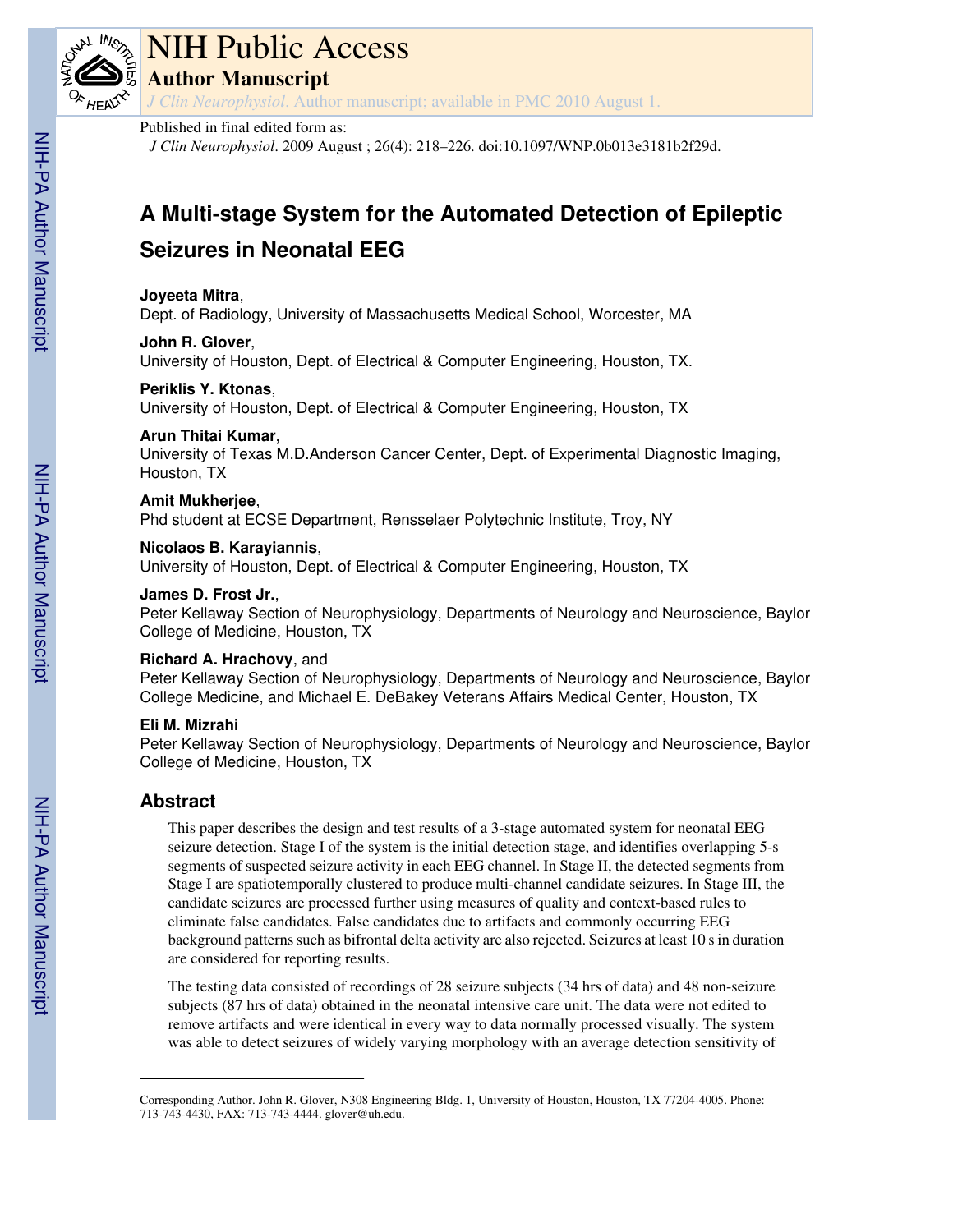almost 80% and a subject sensitivity of 96%, in comparison to a team of clinical neurophysiologists who had scored the same recordings. The average false detection rate obtained in non-seizure subjects was 0.74 per hr.

#### **Keywords**

EEG; neonatal; epileptic; seizure; detection; automated

#### **1. Introduction**

Prolonged EEG-Video monitoring is currently recognized as a useful and highly specific procedure for the detection, classification, and management of seizures occurring in the neonatal period (Mizrahi et al, 2008). It is now routinely available in many centers, and its utilization is expanding in neonatal intensive care units. Because of the increasing demand, and the time-consuming nature of routine human visual analysis, the need for a reliable automated system of analysis has been widely recognized. In recent years there have been a number of attempts to automate the process of neonatal EEG seizure detection, but the problem is very challenging since the characteristics of neonatal seizures, as observed clinically and electrographically, are unique compared with those of older children and adults. In addition, neonatal EEG seizure patterns vary widely, and diagnostically specific interictal patterns are rare (Mizrahi et al., 2004). Consequently, while considerable progress has been reported, current techniques do not yet provide sufficient accuracy to permit routine clinical application (Liu et al., 1992; Gotman et al., 1997; Celka and Colditz, 2002; Thitai Kumar, 2003; Navakatikyan et al., 2006; Green et al., 2007; Aarabi et al., 2007). In the system described here, prior approaches to the recognition of neonatal seizures based on measures of EEG rhythmicity have been improved upon by the use of a new detection scheme based on wavelet analysis coupled with improved neural network-based classification and novel contextual rules. Extensive testing on an independent data set consisting of unedited neonatal recordings demonstrated enhanced sensitivity in comparison to most prior methods, and improved specificity in comparison to all earlier reports.

## **2. Methods**

#### **2.1 System Overview**

A block diagram of our 3-stage system for neonatal EEG seizure detection is shown in Fig. 1. The input to the system consists of 12 EEG channels plus EKG, EMG, and respiration channels. Full details on the data used for testing are provided in Section 3.1 below. The system output consists of the detected multichannel seizures.

In the first stage, for detection purposes only, seizure waveforms are considered to belong to two broad morphological categories<sup>1</sup>, Type A - pseudo-sinusoidal discharges (Fig. 2 (a)), and Type C - discharges with spike or sharp wave components, including spike and slow wave complexes (Fig. 2 (b)), multi-phasic spikes, and single spikes (Fig. 2 (c)). The Stage I Type A and Type C algorithms have been designed to detect in individual channels seizure activity of these types in 5-s segments of EEG, overlapped by 2.5 s. The objective of the Stage I algorithms is to detect all probable seizure waveforms in all EEG channels. Thus, the algorithms are tuned for maximizing sensitivity and as a consequence exhibit higher false detection rates. These short seizure segments detected in Stage I are then spatiotemporally clustered (in time, and

 $<sup>1</sup>$  In early publications we discussed Type B "complex morphology" activity, but we have since determined that Type B activity is</sup> adequately detected by the Type A and Type C algorithms.

*J Clin Neurophysiol*. Author manuscript; available in PMC 2010 August 1.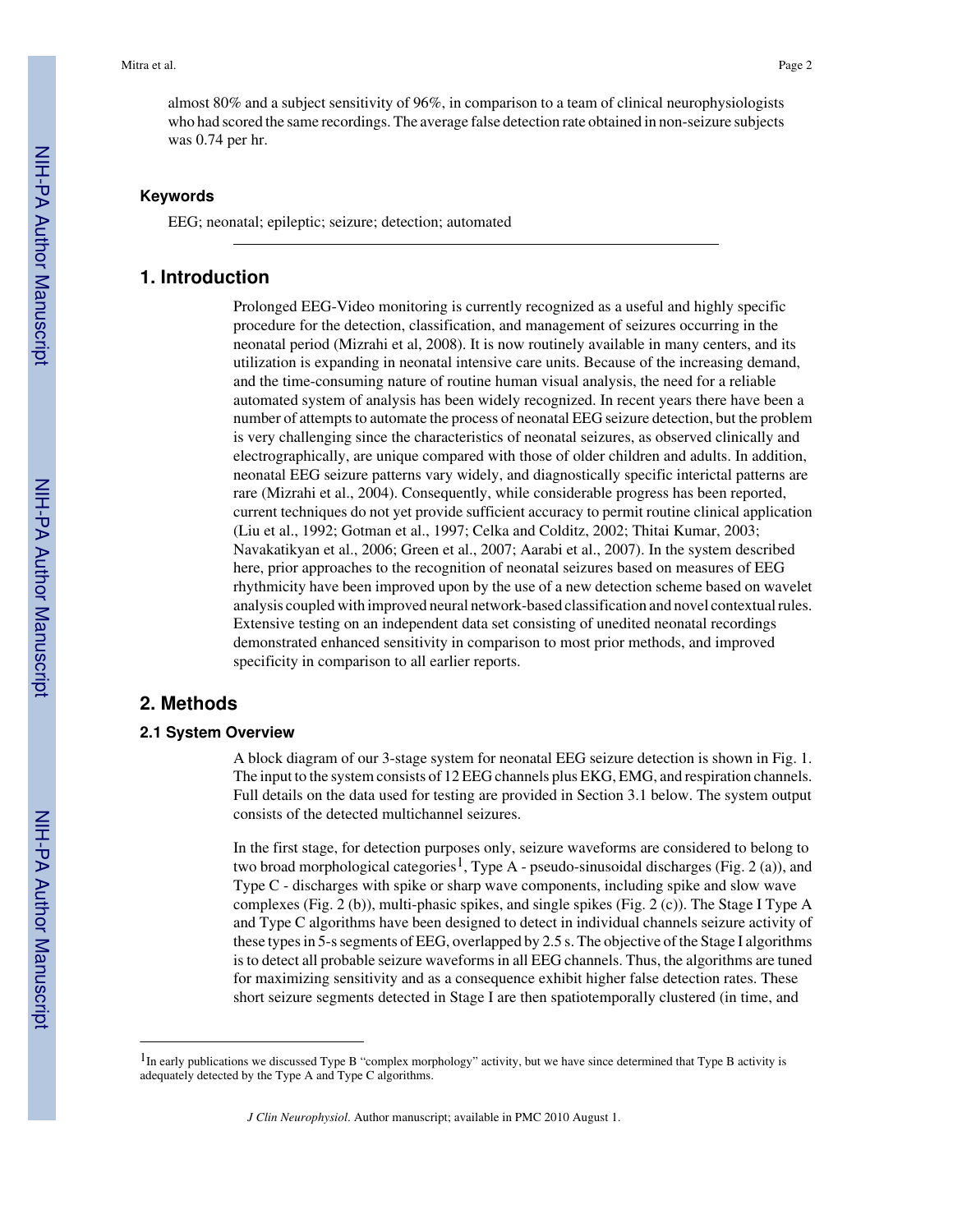across channels) in Stage II. True seizures typically cause multiple segment detections by one or more Stage I algorithms for the required minimum length of time (at least 7.5 s). Spatiotemporal clustering serves to fill gaps between segment detections, rejects isolated detections and clustered detections with duration less than 7.5 s, and thus enhances both the sensitivity and specificity. It also helps to "build" the multi-channel seizure that can be compared to the electroencephalographer's scored seizures for performance evaluation. In Stage III, the candidate multichannel seizures from Stage II undergo post-processing to remove artifacts, based on the existence of certain conditions such as bifrontal delta waveforms, or evidence in non-EEG channels of commonly occurring physiological artifacts. Candidate seizures are also evaluated by measures of quality and other context-based rules to make a decision on the authenticity of the seizure and whether the subject in question is a definite seizure subject. Stage III thus serves to lower further the false detection rate.

#### **2.2 Stage I: Seizure Segment Detection**

The Stage I block diagram is shown in Fig. 3. Both Type A and Type C detection algorithms have a neural network (NN) classification block following the rule-based classification block. The outputs of Stage I are those EEG segments in each channel that are qualified after the NNclassification block as being either Type A or Type C. The following sections present an overview of the methods that are used by the Type A algorithm and a more detailed explanation of the Type C algorithm, since the latter has not been previously published.

**2.2.1 Type A Detection Algorithm—**The algorithm to detect Type A seizure discharges has a two-step classifier. In the first step, Type A-like segments are gathered using thresholdbased rules similar to those used by Gotman et al. (1997). The features computed for each segment are:

- First and second dominant frequencies: the frequencies corresponding to the two tallest peaks in the spectrum.
- **•** Widths of dominant frequencies: the difference between the frequency corresponding to half of the peak amplitude of the dominant peak in its falling slope and the frequency corresponding to half of this amplitude in the rising slope.
- **•** Percentage of power in first dominant frequency: ratio of the power in the first dominant frequency within its width to the total power in the spectrum.
- Percentage of power in the first two dominant frequencies: ratio of the power in the first two dominant frequencies within their widths to the total power in the spectrum.
- **•** Peak ratio: the ratio of the peak value at the first dominant frequency to that at the second dominant frequency.
- **Stability ratio:** The segment is divided into four sub-segments and the mean absolute value of the data in each is computed. The stability ratio is computed as the ratio of the maximum sub-segment mean to the minimum sub-segment mean.

The rules then state that the segment is qualified as a Type A seizure candidate if:

1<sup>st</sup> and 2<sup>nd</sup> dominant frequencies are each between 0.5 Hz and 30 Hz, AND widths of 1<sup>st</sup> and 2<sup>nd</sup> dominant frequencies are both < 0.6 Hz, AND stability ratio < 2, AND

(percentage of power in 1<sup>st</sup> dominant frequency  $> 30\%$ , OR percentage of power in 1<sup>st</sup> and  $2<sup>nd</sup>$  dominant frequencies > 45%, OR peak ratio > 1.5).

The thresholds above are picked to provide very high sensitivity so that very few true seizure segments are missed.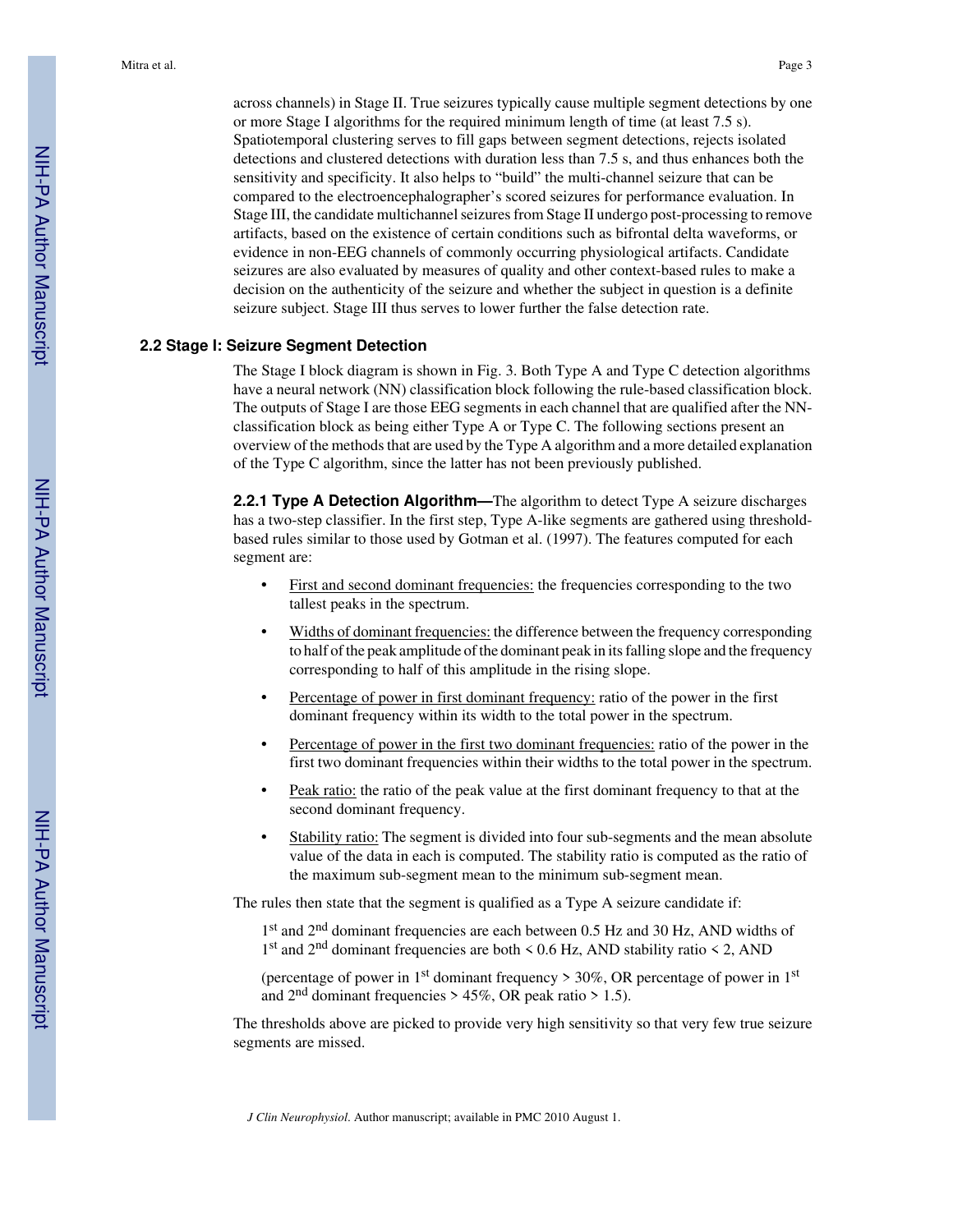In the second step, the qualified segments are passed through a quantum neural network with 5 nodes in the hidden layer and a single output. The output response, or membership value, represents the degree to which the segment belongs to the Type A seizure class. The cutoff for the membership value is then chosen so that the true-to-false detection ratio is optimum in training subjects. This algorithm is described in greater detail in (Thitai Kumar, 2003; Karayiannis et al., 2006).

**2.2.2 Type C Detection Algorithm—**Spike-like activity in neonatal electrographic seizures consists of single-phasic or multi-phasic spikes and also spike & slow wave complexes with prominent spike components. This type of activity characterizes the majority of neonatal epileptic seizures, and the Type C detection method described here provides a unified approach that accounts for the great variability in the morphology, frequency and amplitude of such activity. Wavelet transforms are particularly appropriate for spike-detection due to their time and frequency localization property. One approach has been to view spikes as a type of singularity, where the singularities correspond to the wavelet coefficient modulus maxima at fine scales, and a method for singularity detection using wavelets was reported by Mallat and Hwang (1992). A robust method of spike detection using this approach was proposed by Nenadic and Burdick (2005).

In our algorithm, the continuous wavelet transform (CWT) using the Daubechies order four wavelet is used to obtain the locations of seizure discharges containing spikes. This orthogonal family of wavelets has been studied previously for analysis of EEG seizure discharges by Adeli et al. (2003). Fig. 4 illustrates the basic idea and motivation behind our use of wavelets in this algorithm. A single spike-like seizure discharge often has multiple peaks, as shown in Fig. 4 (a) for three simulated spike-like bursts. Thus in the wavelet transform domain, multiple wavelet coefficient maxima are seen within a small neighborhood. Multi-phasic spike discharges and spike & slow-wave complexes, being wider in duration, contain significant power in the wavelet coefficients at the coarser scales. Thus, wavelet coefficients in a single high-frequency band are not sufficient to obtain a good frequency characterization for detecting neonatal spike-like activity. We found that such activity is adequately characterized by midrange (3–33 Hz) frequencies, which correspond approximately to scales 4 (33 Hz) to 40 (3.3 Hz) for a sampling frequency of 185 Hz. Five wavelet scales (4, 8, 16, 32, and 40) were chosen for characterizing the scale content (frequency signature) of spike-like activity. The absolute values of the wavelet coefficients are smoothed over a span appropriate to the wavelet scale and expected duration of the spike-like seizure discharges, as shown in Fig. 4(b) for simulated data, and autocorrelation analysis of the smoothed wavelet coefficients is used to determine which wavelet scales have sufficient rhythmicity. The height of the first peak to the right of the zero-lag point of the normalized autocorrelation function is used as a measure of rhythmicity (the percentage of power in the rhythmic component), and the average Inter-spike Interval (ISI) is obtained from the position of this peak relative to the zero-lag point. A true Type C segment is expected to be rhythmic in multiple scales with similar ISI. Thus, the algorithm proceeds to find the center of seizure discharges and subsequent features for classification only if the segment has more than one wavelet scale with at least 40% power in the rhythmic component with same ISI. The center of the spike-like seizure discharges is then estimated as the mean of the locations of the significant wavelet maxima in the chosen scales.

To characterize spike-like seizure activity, three distinct groups of features are computed for each 5-s segment of EEG data: rhythmicity-based, wavelet scale-based and amplitude-based. The rhythmicity-based features are first used to "loosely" pre-classify a segment as possible seizure or as non-seizure (immediately rejected) in a threshold–based rule. The thresholds chosen are low enough to gather a broad range of rhythmic segments, with the goal of including all true seizure segments at the expense of including some non-seizure segments as well. If a segment survives this pre-classification, it is then processed by a Levenberg-Marquardt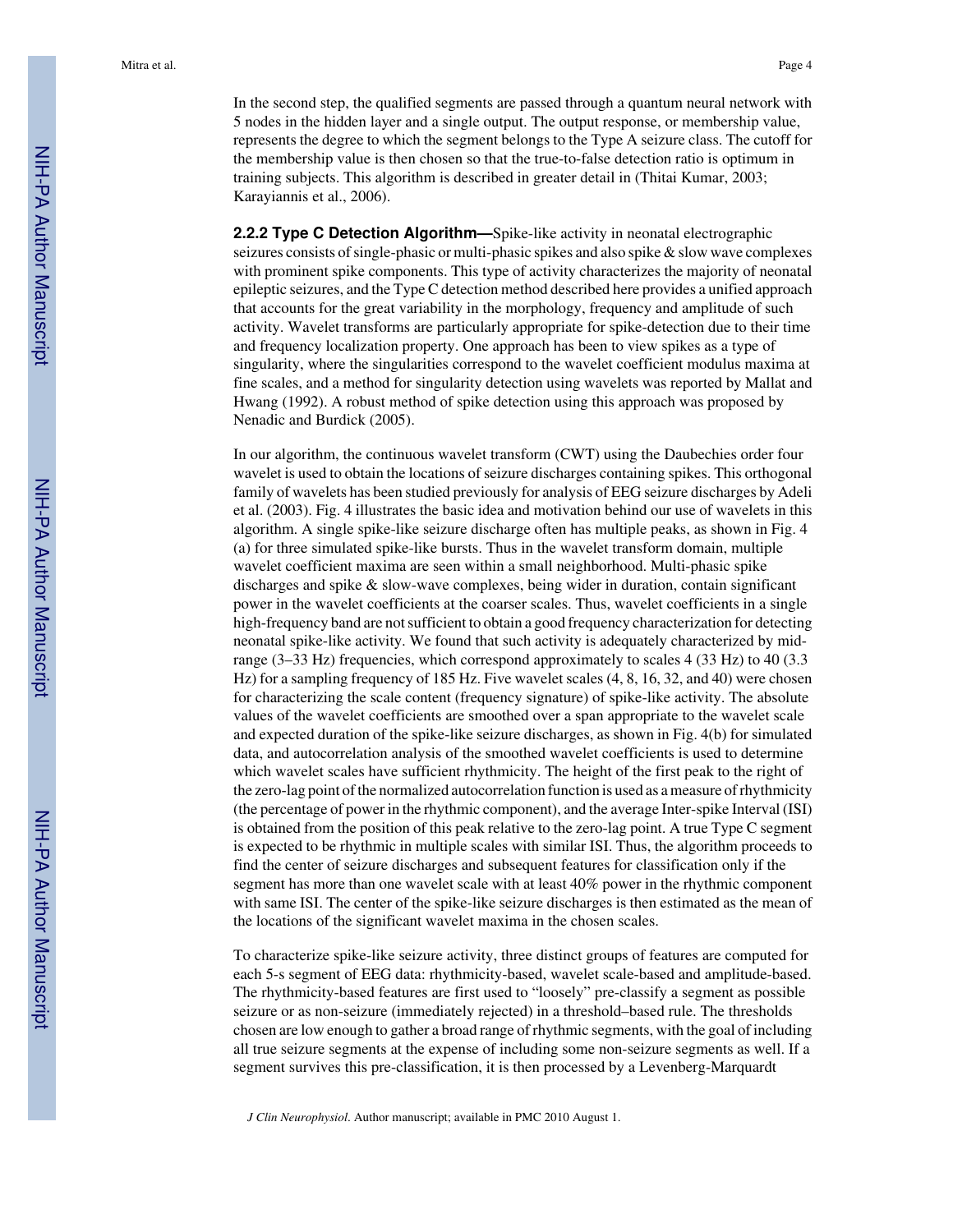feedforward neural network (LM-NN) with 4 nodes in the hidden layer, which has been trained using all three groups of features to more accurately separate the seizure segments from the non-seizure segments. The segments classified as non-seizure are rejected, and those classified as seizure provide the final output of the algorithm. The features used are described here:

**Rhythmicity-based features:** *PerRhy* (Percentage of power in the rhythmic component) - The data segment is represented as a triangular pulse sequence with pulses centered at the (possibly multi-phasic) spike discharge locations and height equal to the amplitude of the spike discharge. The normalized autocorrelation function of this sequence is computed, and *PerRhy* is given by the height of the first peak to the right of the zero-lag point.

*PerDur* (Percentage of rhythmic ISI duration) is the length of the rhythmic portion (matching ISIs) of the segment expressed as a percentage of total duration of the segment. In the special case of arrhythmic spike discharges which may cause the ISIs to be non-rhythmic, *PerDur* is computed as the sum total of the ISIs expressed as a percentage of total duration of the segment.

**Wavelet Scale-based features:** *ScaleContVec* (Scale-content vector) characterizes the scale/ frequency profile of the spike-like discharges. It is a 5-element vector, where each element is the sum of the absolute values of wavelet coefficients at the spike discharge locations in each scale normalized by the number of estimated locations.

**Amplitude-based features:** *BlockRange* is the interquartile range of amplitude of the block (1-min. duration, 12 EEG channels) of data being processed that contains the current segment. *BlockRange* is used to normalize the following two amplitude-based features.

AvPeakAmp is the ratio of the average absolute amplitude of the data-segment in a small window around the locations of spike-like discharges, to *BlockRange*.

SigAmpRange is the ratio of the interquartile range of amplitude of the segment, to *BlockRange*.

#### **2.3 Stage II: Spatio-temporal Clustering**

In Stage II the Type A and Type C candidate seizure segments from all channels from Stage I are pre-selected for spatio-temporal clustering on the basis of their NN-response values. This provision prevents clusters from being formed out of segment detections with low NN-response values that are unlikely to be seizure candidates. The clustering algorithm used is an adaptation of the one described by Klatchko et al. (1998) and is illustrated in Fig. 5. The pre-selected candidates are first clustered temporally, based on a *Time Continuity test*, i.e., whether they are "close" in time (gap of less than 5 s). The gap allowed between the segments is equivalent to one missed non-overlapping segment. Temporal clusters longer than 7.5 s are immediately qualified. This duration is small enough to qualify groups of two candidate segments with an overlap of 2.5 s between them. The temporally clustered candidate seizure segments in each channel are then examined using a *Spatial Continuity test*. This test determines whether there exist overlapping or contiguous temporal clusters in channels that satisfy the criterion for being "affined" or "connected," meaning that the channels are in the same region of the head. Such temporal clusters are then grouped together. Resulting candidate seizures are multi-channel or single-channel clusters that can either be complete seizures themselves, or portions of a larger seizure. This clustering procedure serves to enhance both sensitivity - by filling gaps in segment detections – and specificity – by rejecting isolated segment detections, and it additionally creates the candidate multichannel seizures for further scrutiny in Stage III.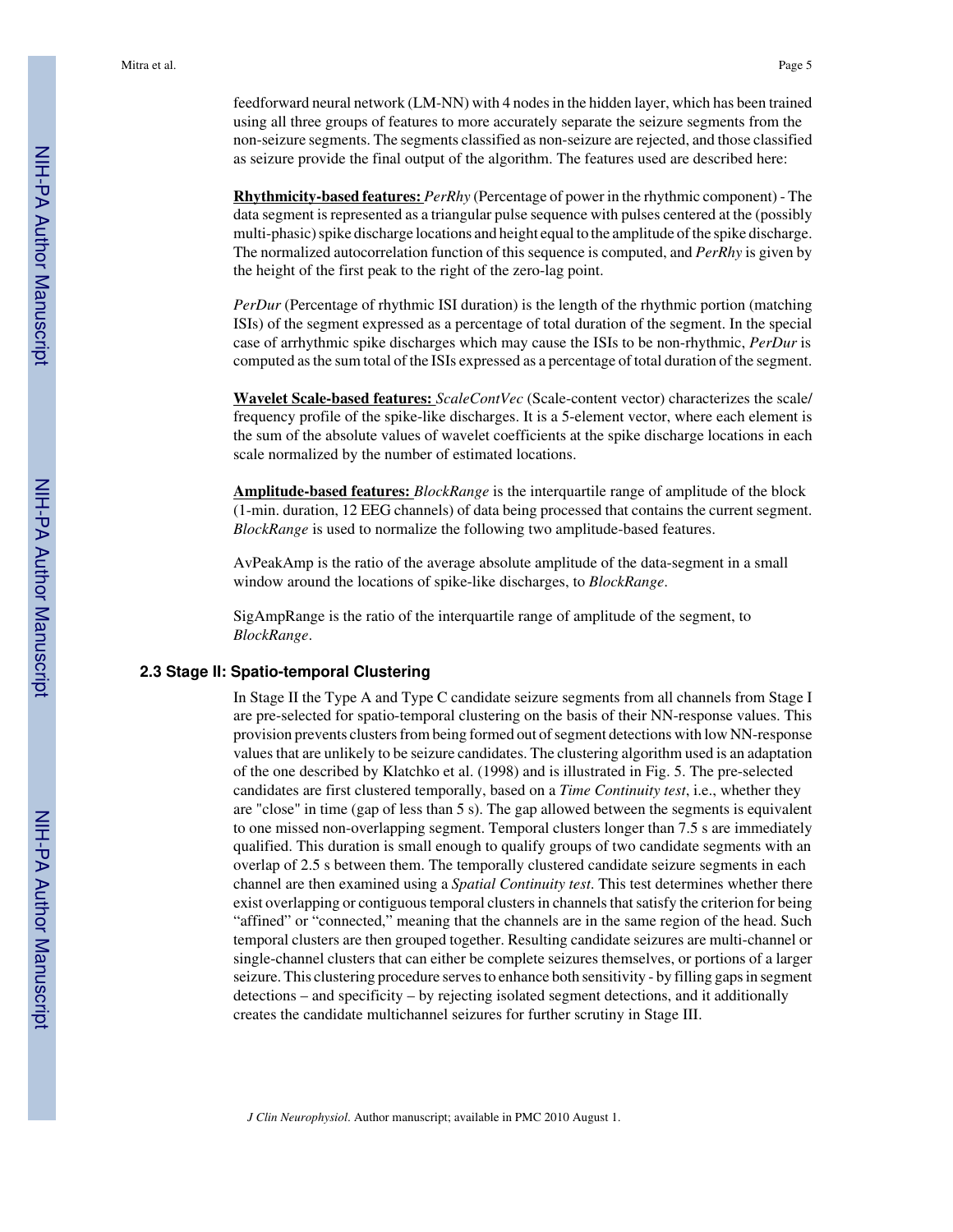#### **2.4 Stage III: Post-processing with Rules**

Stage III involves further processing of the candidate seizures for rejection of artifacts and for quality-based measures to reduce the false detection rate. The rules for artifact rejection and quality are applied in two steps: Rules for *artifact rejection*, followed by rules for *overall seizure quality*.

**2.4.1 Rules for Commonly Occurring Artifacts—**Neonatal scalp EEG contains artifacts due to a variety of sources. Here the term "artifact" is used to refer to all non-seizure electrographic patterns that interfere with the seizure detection process and cause false detections. Some artifacts are normal or abnormal EEG background patterns; some are physiological artifacts from non-EEG sources such as chewing, sucking, and movement. Of the EEG background patterns found in our data, only bifrontal delta activity caused enough false detections to warrant specific measures to remove them. In Stage III, the first postprocessing step is, therefore, to remove candidate seizures that correspond to artifacts. The approach used for all of the following artifact rejection routines is to reject an entire candidate seizure if a significant percentage of its constituent segment detections are found to be artifacts.

**A. Removal of Bifrontal Delta (BFD):** *Characteristics of BFD activity:* BFD activity is a high-voltage rhythmic EEG activity with the following characteristics:

Dominant frequency is in the range  $(0.5 - 4 \text{ Hz})$ .

Occurs in frontal regions (Fp1-T3, Fp2-T4, Fp1-C3, Fp2-C4 and Fz-Cz).

Occurs bilaterally.

Intermittent in nature with continuous periods less than 20 s in duration.

May be mixed with frontal sharp transients.

*BFD rejection algorithm:* The algorithm for rejecting false candidate seizures due to BFD activity is as follows:

- **1.** The candidate seizures are pre-screened to determine if they are likely to be caused by BFD patterns. Such patterns mostly cause short false candidates because of their intermittent nature. The false candidate seizures due to BFD activity also include one or more frontal channels. To avoid the rejection of bona fide generalized seizure activity involving frontal channels as BFD artifact, candidate seizures spanning only a few channels (less than 6) are tested for this artifact. The above conditions form the pre-screening criteria for rejection of BFD activity.
- **2.** The Type A and Type C segment detections constituting the selected candidate seizures and occurring in frontal channels are then examined for BFD-like characteristics. This is done using two features, the percentage of power in the delta activity range  $(0.5 - 4 \text{ Hz})$  and the dominant frequency of the segment. If the segment detections examined have more than 75% power in the delta range and the dominant frequency is in the range 0.5 to 4 Hz, then they are suspected to be due to BFD activity. In the case of a Type C detection, the repetition frequency is also checked to see if it is within the delta range. This is necessary because BFD activity is sometimes observed to occur mixed with frontal sharp transients. The detected segments are also labeled as BFD activity if the data segments from any pair of homologous frontal channels in the same time window as that of the detected segments are found to have BFD characteristics.

**B. Removal of Artifacts from Non-EEG Sources:** *Characteristics of the artifacts:* The non-EEG channels used for our context-based rules are: EMG, EKG, and Respiration. The artifacts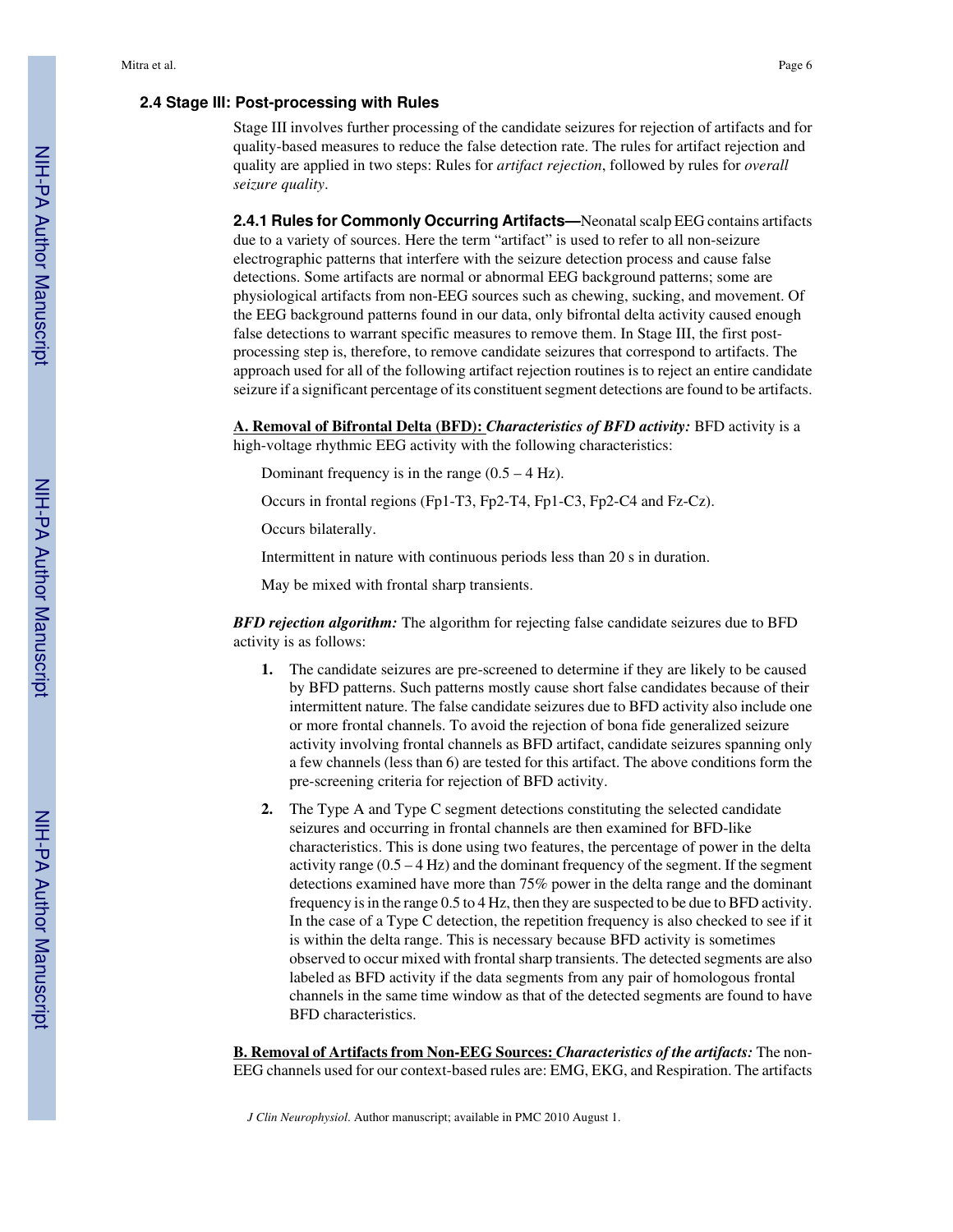caused by physiological processes such as chewing, sucking, etc., or by patient movement such as patting are accompanied by synchronized rhythmic activity in the EMG channel.

The non-EEG artifacts are removed by correlating the EEG data with each of the non-EEG channels, or by matching the fundamental period of repetition. The algorithm is as follows:

- **1.** The EEG data corresponding to each of the constituent segment detections (Type A and Type C) in the candidate seizure and the non-EEG channel (EMG, EKG and Respiration) data in the same time window are retrieved. The data are filtered to remove the baseline drift (high-pass, cutoff 0.2 Hz), and de-noised using the *Universal Threshold* procedure (Donoho, 1995). The normalized cross-correlation of the signals is then obtained.
- **2.** If the activity in the EEG and non-EEG channel data is synchronized, with matching fundamental periods, the cross-correlation function computed above is expected to have a high value close to zero-lag. Therefore, the maximum value of the crosscorrelation function in a narrow time-span  $($   $\sim$  0.3 sec) around the zero-lag is obtained as a discriminator for synchrony and is called DegC (degree of correlation). If DegC is greater than 0.4 (the maximum possible value of DegC is 1 for complete synchrony), then the segment detection corresponding to the EEG channel is labeled as artifact.
- **3.** If DegC is below 0.4, a second approach to determine any synchrony is used. This involves comparing the fundamental period of the non-EEG channel with that of the detected segment. As the segments are detected in the first place due to rhythmicity of the underlying data, it is expected that in the case of an artifactual event, similar rhythmicity will be seen in the non-EEG channel. Thus, autocorrelation-based rhythmicity analysis is used to determine the periodicity of the non-EEG activity. The method used is the same as that used in the Type C algorithm for rhythmicity analysis of wavelet coefficients. If the fundamental periods of the two signals match (within 0.1 s), then the event is considered artifactual.

**2.4.2 Rules for Seizure Quality—**The following rulesets were devised to reduce false detections due to reasons other than the presence of artifacts. They consist of rules that are based on one or more characteristics of neonatal seizures with the purpose of rejecting seizure candidates that are not of sufficient quality to be retained as true seizures. Fig. 6 shows the scheme of application of the first three rulesets in Stage III.

**Ruleset 1: For identifying seizures with overall good quality:** *Good quality seizures* are defined as those satisfying this ruleset which is applied to the candidate seizure as a whole. It is based on three distinct criteria of seizure quality, namely, Stage I *segment quality, frequency consistency*, and *duration*. The criterion of Stage I segment quality is given the most weight and thus stricter thresholds were used for the corresponding rules. Single-channel candidate seizures were qualified with a more stringent set of percentage-based thresholds than multichannel candidate seizures, as they were more likely to be false positives clustered together with a smaller number of segment detections in them.

A candidate seizure's Stage I segment quality is assessed by the percentage duration of *good quality segment detections* in the candidate seizure, which must be significant (75 % or more for multi-channel, 80 % or more for single-channel candidate seizures). *Good quality segment detections* were defined as those having NN response exceeding experimentally determined thresholds,  $\geq 0.85$  for Type A detections and  $\geq 0.4$  for Type C detections.

Frequency consistency of a candidate seizure is determined by the percentage of segment detections *within a channel* with matching *repetition frequencies* (50 % or more for multi-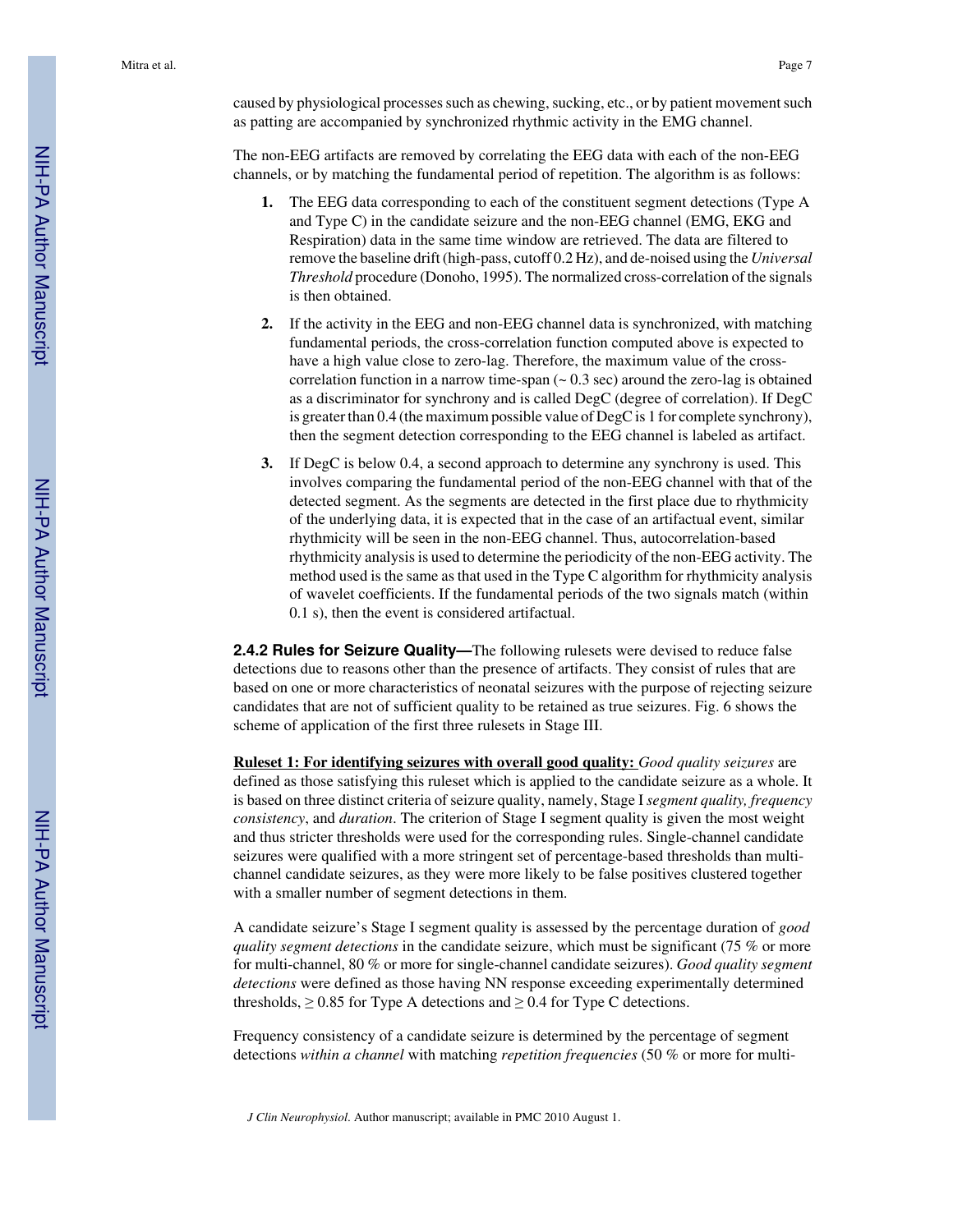channel, 80 % or more for single-channel candidate seizures). In addition, for multi-channel seizures, the *repetition frequencies between at least two of the channels* must match. The repetition frequencies of two Type A segment detections are matched by comparing their  $1<sup>st</sup>$ and 2nd dominant frequencies, and for two Type C segment detections by comparing the ISIs (inverse of repetition frequency). A match is said to occur when the values are sufficiently close with a tolerance based upon the computational error involved and the proximity of the segments, i.e., whether they are overlapping or adjacent. The repetition frequencies of Type A and Type C segment detections are compared only if the segments overlap in time. When a pair of segments is successfully compared for a match, the repetition frequency of the segment occurring first is called the *matching frequency* of the pair; or, if the two segments begin at the same time, for example, a segment classified both as Type A and as Type C, the *matching frequency* is the average of the two repetition frequencies. We can now compute the percentage of segment detections that are consistent in terms of repetition frequency, within a single channel and between two channels of a multi-channel seizure candidate:

Within a channel: The percentage of segments with matching repetition frequencies is computed as the ratio of the number of frequency-matched pairs in the channel to the total number of segment pairs that were compared for a match.

*Between two channels:* For each pair of channels in a multi-channel seizure candidate, say channel 1 and channel 2, two features are computed, PctMatch12 and PctMatch 21, which are computed as follows: PctMatch12 is defined as the percentage of the *matching frequencies* of channel 1 that are within 0.3 Hz of the neighboring (within 5 s) matching frequencies within channel 2. PctMatch21 is defined similarly. The percentage used for determining frequency consistency is the minimum of these two.

The minimum duration requirement for a candidate seizure to qualify by Ruleset 1 was set to be 10 s.

#### **Ruleset 2: For identifying more seizures in subjects with some overall good quality**

seizures: Short or inferior quality seizures in subjects with at least 15 s of overall good quality seizures (qualified by Ruleset 1) are detected by this ruleset. It is to be noted that this ruleset does not change the number of subjects classified as having seizure, as it is applied only to subjects with some already detected overall good quality seizures. This ruleset is meant to improve the sensitivity within a particular subject by matching characteristics of an unqualified candidate seizure with overall good quality seizures using (i) repetition frequencies, and (ii) the channels of occurrence. The Mahalanobis distance measure is used to obtain a measure of *similarity* in terms of the repetition frequency. Two samples are formed, one consisting of the *matching frequencies* from all channels of a candidate seizure qualified by Ruleset 1, and the other consisting of the same from candidate seizures not yet qualified. If the samples are determined to be similar, and if the candidate seizure compared has 50% channels in common and has duration greater than 10 s, then it is qualified as seizure by Ruleset 2.

**Ruleset 3: A special case rule for identifying focal seizures with weak rhythmicity:** This ruleset is meant for detecting seizures in those subjects where seizures are focal, mostly occur in one or two channels, and consist of short rhythmic fragments (10–15 s) interrupted by bursts or other non-seizure activity. This ruleset is designed to qualify candidate seizures in subjects that have no seizures meeting overall good quality requirements defined by Ruleset 1, but for whom sufficient evidence of the presence of a true seizure can be obtained based upon the predominant occurrence of good quality segment detections in only a few channels which are intermittent and thus fail to qualify the duration requirement.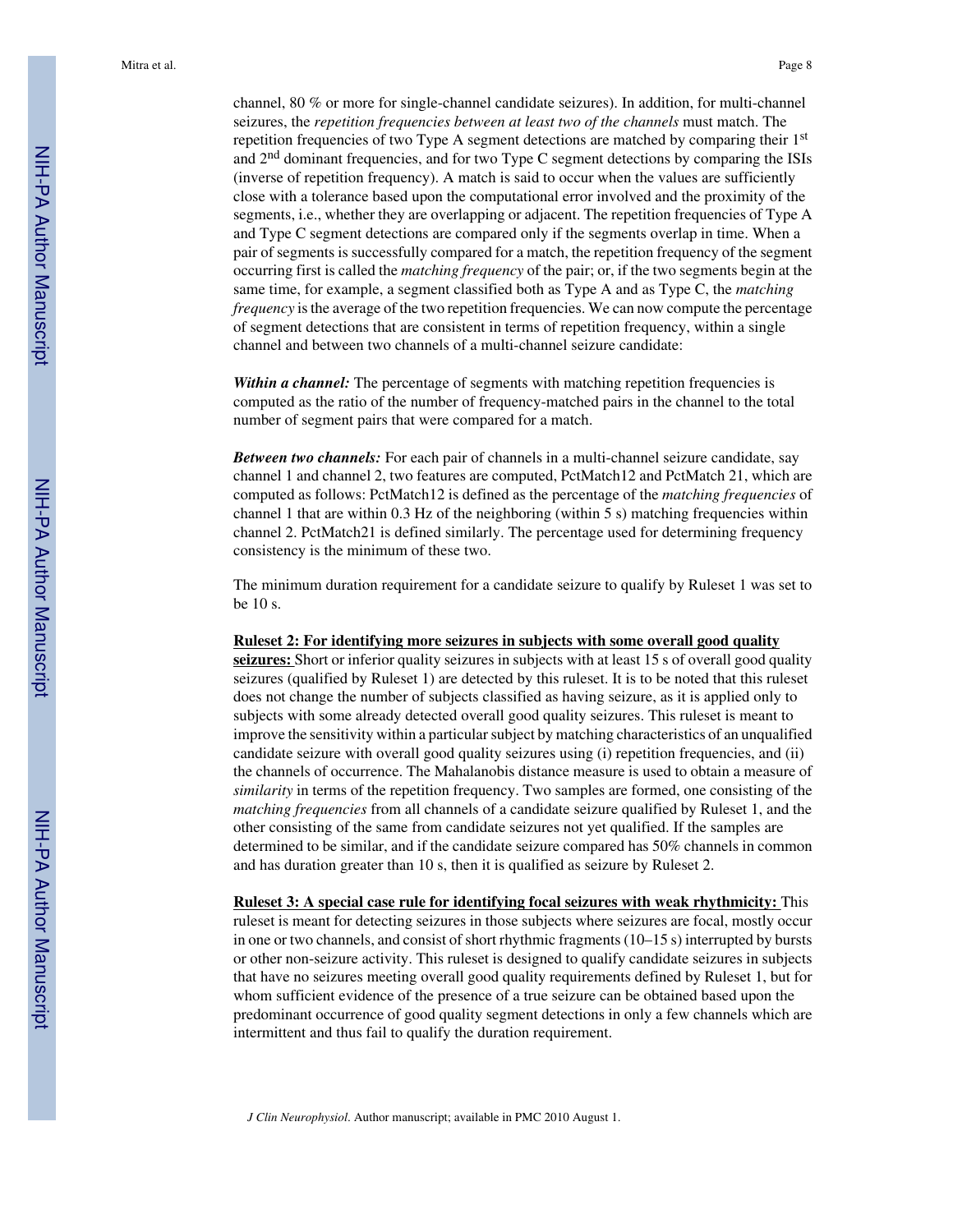Each channel is graded on a scale of  $0-1$ , where the grade is 0 for the occurrence of no candidates, and 1 for maximum number and duration of candidate seizures with Average Quality (AQ) greater than 0.5. AQ is computed as:

AQ of a candidate seizure = (Number of good quality Type A and Type C segments)/ (Total number of segment detections in the candidate seizure), where good quality segments are obtained as in Ruleset 1. If the seizure activity is localized to only a few channels, then the number of channels with a high grade as computed above is found to be small indicating that the Stage I algorithms detected seizure segments predominantly in those channels. To further confirm that the activity in these channels is seizure, the *matching frequencies* from the candidate seizures used for grade computation are compared for similar rhythmicity characteristics using the Mahalanobis distance measure as in Ruleset 2. If a significant percentage of the candidate seizures of high AQ are similar in terms of *matching frequencies*, they are qualified by Ruleset 3.

**Ruleset 4: For growing candidate seizures:** Ruleset 4, not shown in Fig. 6, is used to grow any of the seizures qualified by Rulesets 1, 2, and 3. It does so by merging with them previously rejected segments under certain criteria:

- **a.** It looks 20 s on either side of every channel of a qualified candidate seizure to find if there are more Type A or Type C segments that were rejected earlier for low quality.
- **b.** These segments are compared for matching repetition frequency with segments of the same type currently within the candidate seizure.
- **c.** If one of these segments matches 50% of the segments of same type already within the seizure candidate, it is added to the seizure candidate.

Note that Ruleset 4 can only lengthen a detected seizure, and will not introduce any new false seizures.

## **3. Results**

#### **3.1 Data Description**

The EEG data used in this study were obtained from a large database containing a wide variety of neonatal seizures. This database was developed by the Clinical Research Centers for Neonatal Seizures (CRCNS) under a previous NIH grant, and contains video/EEG/polygraphic recordings of several hundred individual clinical seizures, which have been fully characterized and classified in terms of their electrographic and behavioral features (Mizrahi et al., 2001). Each patient was recorded continuously in the neonatal intensive care unit (NICU) of Texas Children's Hospital for approximately 2 hours under the supervision of an experienced EEG technologist. Each recording was later interpreted by a team of 4 clinical neurophysiologists (electroencephalographers) who provided a consensus characterization of the first 10 seizures that occurred during the 2-hour session (if more than 10 seizures occurred during the recording, scoring was terminated after the 10th seizure; if fewer than 10 seizures occurred, the entire recording was analyzed). Information used to evaluate the automated system performance included the starting and ending times of each seizure documented, as well as the region of the brain in which the seizure originated.

A Nihon Kohden electroencephalograph with a low-frequency cut-off of about 0.5 Hz was used for data acquisition. The multi-channel EEG data were passed through anti-aliasing filters with cut-off frequencies at 70 Hz and digitized at 185 Hz with a system developed at Baylor College of Medicine. The channels recorded were: Fp1-C3, Fp2-C4, C3-O1, C4-O2, Fp1-T3, Fp2-T4, T3-C3, C4-T4, C3-Cz, Cz-C4, Fz-Cz, Cz-Pz, EOG, EMG, ECG, chest respiration,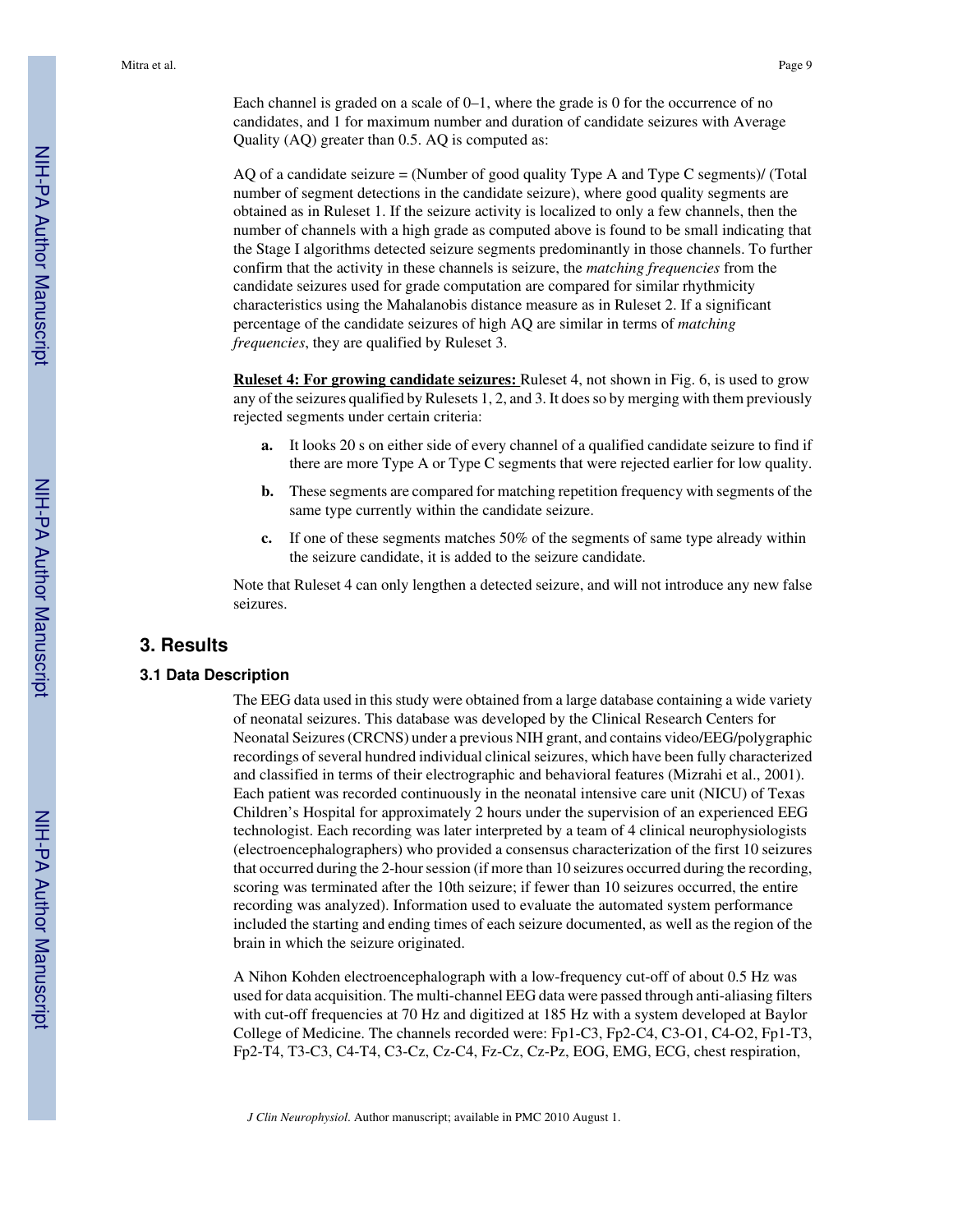pulse, airflow, body movement, oxygen saturation, CO2. Of these, 12 EEG channels and 3 non-EEG channels (EMG, EKG, and respiration) were used as input to the system.

Evaluation of an automated seizure detection system for clinical application must be based on a wide variety of seizure morphologies and subjects. Test data must include artifacts arising from various sources, e.g., normal or abnormal seizure-like EEG patterns not corresponding to seizures, physiological sources (EKG, EMG), movement of electrodes with respect to the subject due to sucking, chewing, and other activities, etc. A useful seizure screening device must be evaluated for high *subject sensitivity*, i.e., a small number of subjects missed as seizure subjects, in contradistinction to other methods of grading where sensitivity is reported based on the total number of seizures in the dataset. This is because, for subjects having one or very few seizures in the entire record, the cost of missing a seizure is much higher than missing a seizure of equal duration in a subject that has multiple recurring seizures. Therefore, we have graded our system based on the false detection rate and both the subject sensitivity and the overall sensitivity of seizure detection.

The training set consisted of 21 seizure subjects and 20 non-seizure subjects. Most commonlyobserved artifacts in the training set were bi-frontal delta activity and movement. Other artifacts observed were EMG, EKG, respiration, chewing, sucking, suppression-burst and tremor. Some training data were termed as "abnormal EEG", and these records were marked by the presence of intermittent rhythmic background patterns.

After training, the testing data set consisted of 28 seizure subjects and 48 non-seizure subjects. The duration of each recording used for testing the system corresponded to the entire portion of the recording that was scored by the team of electroencephalographers. Seizures ranged in duration from 10 s to 20 min. The data sets used for testing the automated system were not edited to remove artifacts and were identical in every way to data normally processed visually in the NICU.

#### **3.2 Performance Metrics**

The performance metrics, namely, sensitivity, subject sensitivity, and false detection rate were computed as follows:

- **1.** True Seizures (TS) = number of electroencephalographer-scored seizures overlapping one or more system-detected seizures. The seizures detected were classified as true seizures if they overlapped in time with the seizures marked by the electroencephalographers and also overlapped with at least one channel in the spatial region of the brain where the seizure started, as determined by the electroencephalographers.
- **2.** False Seizures (FS) = number of system-detected seizures not overlapping any electroencephalographer-scored seizures.
- **3.** Total Scored Seizures (TSS) = total number of seizures scored by the electroencephalographers in the subject.
- **4.** Total Data Duration (TDD) = the duration in hours of continuous EEG data over which the system performance was evaluated.
- **5.** Sensitivity  $(\%) = 100 \times TS / TSS$
- **6.** False detection rate (per hour) = FS / TDD
- **7.** Subject sensitivity  $(\%)$  = percentage of seizure subjects in which sensitivity was nonzero.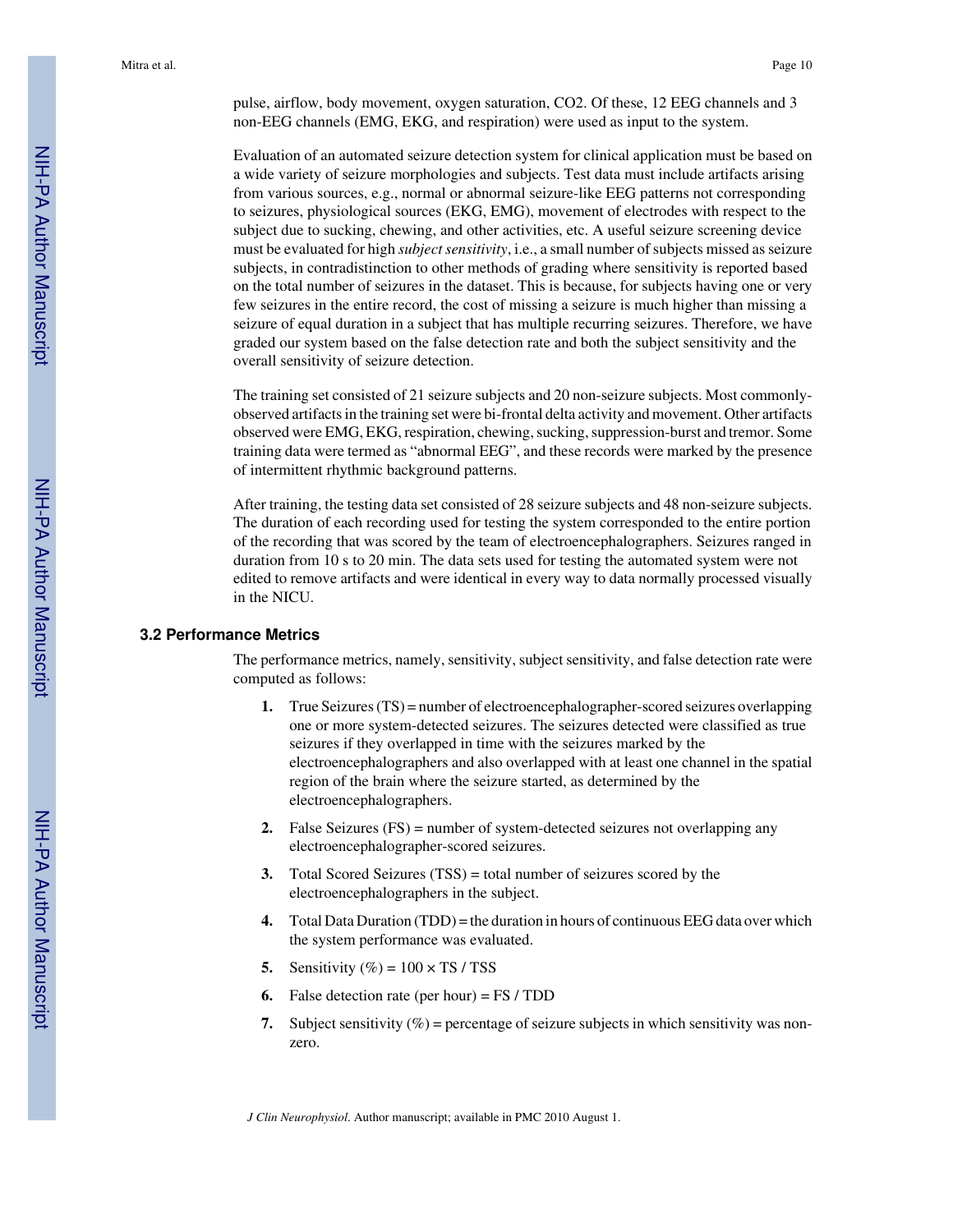#### **3.3 System Performance**

**3.3.1 Testing data—**Table 1 shows the performance of the system in testing seizure subjects and Table 2 in testing non-seizure subjects. Designed to be a screening device, the system is tuned for minimum false detection rate in non-seizure subjects at the expense of a few missed seizures in seizure subjects. In testing subjects as seen from Table 1, 16 seizure subjects were detected with sensitivity greater than 90% and 7 additional subjects were detected with sensitivity greater than 60%. Subject sensitivity, i.e., the percentage of seizure subjects in which at least one seizure was detected, was 96%. Only 1 subject out of 28 seizure subjects was missed completely. The false detection rate in some seizure subjects was higher due to the presence of rhythmic seizure-like patterns in between scored seizures. In the case of non-seizure subjects (Table 2), no seizures were detected in 27 out of 48 subjects. The average false detection rate obtained for non-seizure subjects was 0.74 per hr

**3.3.2 Analysis of misses and false detections—**The missed seizures are summarized in Table 3 in the following categories:

(a) Slow pseudo-sinusoidal: Seizures that were unusually slow (fundamental period  $\ge$ = 2.5 s), generally with very high amplitude, were missed because they were difficult to check for periodicity within our 5-s segment length in Stage I.

(b–C) Low amplitude: Very low-amplitude, short seizures in depressed EEG were missed because the Stage I algorithms were not well-tuned for them. For example, the only seizure subject missed completely had a single short seizure that was of very low amplitude and high frequency.

(b–d)Short duration: The most prevalent characteristic by far was that of being short, with duration less that 20 s. These seizures simply had insufficient time to establish their rhythmicity to the satisfaction of the clustering algorithm and Ruleset 1.

The false seizure detections are summarized in Table 4 in the following categories:

- **a.** Short duration: With respect to seizure duration, short false seizures were the principal problem, as they were for missed detections above, particularly those shorter than 20 s.
- **b.** Ruleset 1: Correspondingly, it is Ruleset 1 where most of the mistakes are being made. This would be expected, as it is difficult to judge seizure quality adequately when the seizure is so short and cannot exhibit a long period of rhythmicity.
- **c.** Single-channel; rhythmic interictal background: Also not unexpected, the largest category of false detection was the single channel false seizure, where Ruleset 1 has to make a decision without support from multiple channels. In particular, there is no opportunity to find frequency synchronization between channels. Also, it is interesting that for seizure subjects, 28% of the false detections were rhythmic background, whereas the figure was only 10% for non-seizure subjects. This implies that the interictal background has more latent rhythmicity than the non-seizure background, perhaps an interesting area for further study. Artifacts caused only 10% of the false detections, indicating that our artifact rejection measures are effective.

In summary, misses and false detections were predominantly "brief" both temporally (short) and spatially (single-channel), with borderline rhythmicity, causing Ruleset 1 to make an incorrect classification.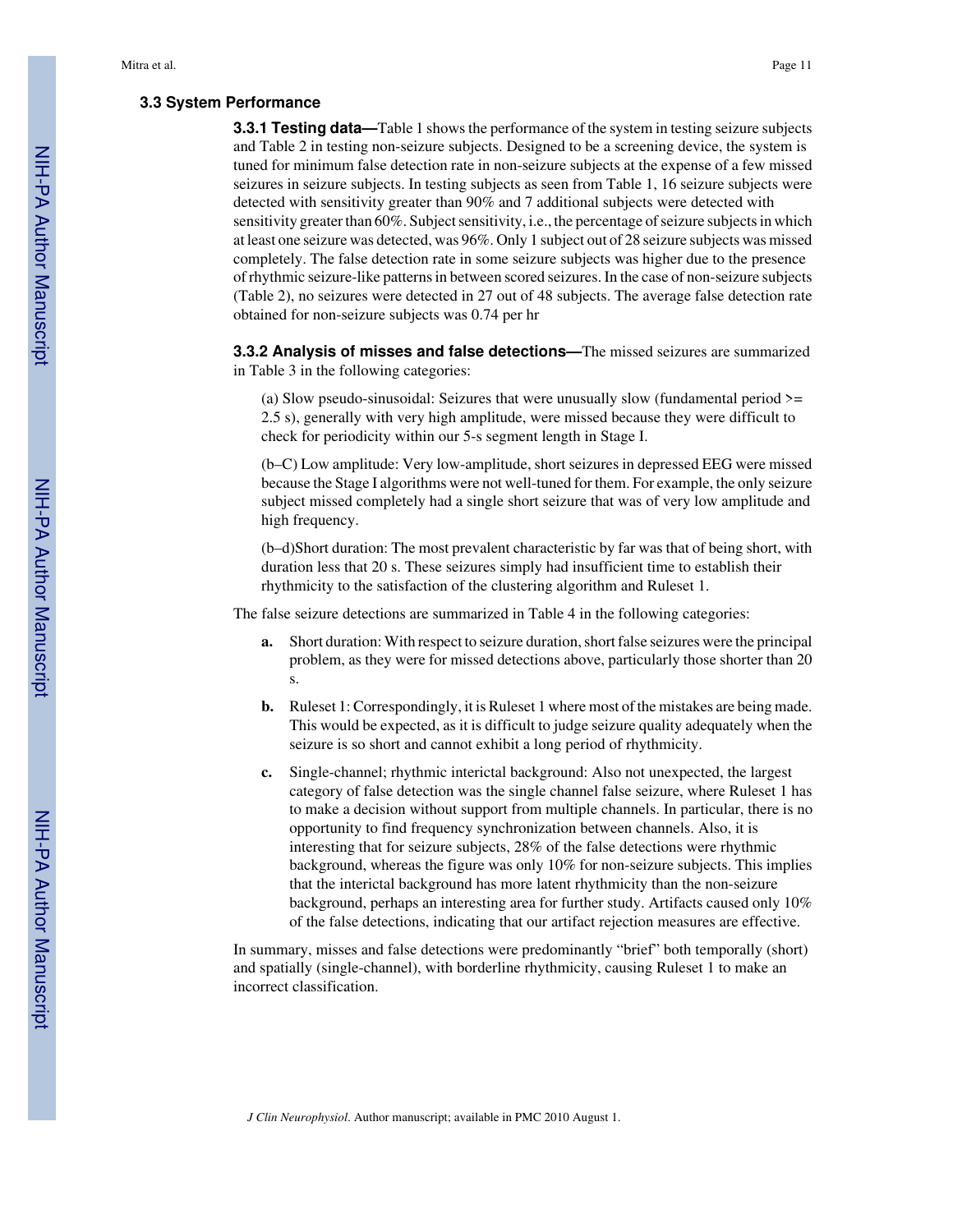## **4. Discussion**

The work described here follows over a decade of work by multiple researchers toward the development of a reliable neonatal seizure detection system. An early method described by Liu et al. (1992) assumed that the essential characteristic in newborn seizure EEG was periodicity. The autocorrelation of a short epoch of EEG data was scored to quantify periodicity and used in a rule-based algorithm to perform classification. This approach was shown to be promising, although the data set used for testing was very limited. Gotman et al. (1997) performed the periodicity analysis in the frequency domain, and also included steps to detect arrhythmic spikes and slow (<0.5 Hz) complex discharges. Their results indicated that only 2/3 of the seizures were being detected, while there were 2.3 false detections per hour, resulting in about half of the reported detections being false alarms.

In more recent work by Navakatikyan et al. (2006), seizure detection was performed by parallel fragmentation of EEG into waves, followed by classification using features based on parameters such as amplitude, wavelength, correlations between the shapes of the waves, and features derived from wave sequences. The algorithm detected seizures based on increased regularity quantified by the linear correlation between adjacent wave shapes and various other threshold-based rules. This system was reported to have a sensitivity of 89.7% and a false detection rate of 2 per hr. It may be noted that pooling the detected seizures from all subjects for computation of sensitivity has the disadvantage of overshadowing the performance in subjects with a smaller number of scored seizures.

Greene et al. (2007) recently reported a new algorithm that combines EEG and EKG analysis in the detection of seizure events, with results for a patient-dependent algorithm and a patientindependent algorithm. The patient-independent algorithm, which would be needed in the neo ICU, had a seizure sensitivity of 81.44% with a false detection rate of 3.15 per hr. The authors felt that this level of performance was not reliable enough for routine use in the neo ICU.

Aarabi et al. (2007) reported on a multistage system that is architecturally similar to ours, employing artifact rejection, EEG segmentation, neural network classification, and rules. Their system was tested on 10 newborns between 39 and 42 weeks, with a reported seizure detection sensitivity of 74% and a false detection rate of 1.55 per hr.

In comparison, the system described here was able to detect one or more seizures in all but one of the 28 seizure subjects (96% subject sensitivity). Most of the missed seizures (70%) were short in duration (10–20 s), with additional misses due to low frequency data. The overall seizure sensitivity of this system in seizure subjects (79.8%) is higher than that reported by Gotman et al. (67%) and Aarabi et al. (74%), and lower than that reported by Navakatikyan et al. (89.7%). With respect to the false detection rate, the present system performs better than any of those previous systems, with less than half the number of false detections (0.78 per hr overall average, 0.74 per hr in 48 non-seizure subjects). Again, it is short seizure candidates that cause the most problems. Plans for improving the system will involve special treatment for low-frequency and low-amplitude segments in Stage I, and for short seizure candidates in Stage III.

## **Acknowledgment**

We acknowledge support of this research from the National Institutes of Health, grant no. R01-NS40577.

Funding from: National Institutes of Health, grant # R01-NS40577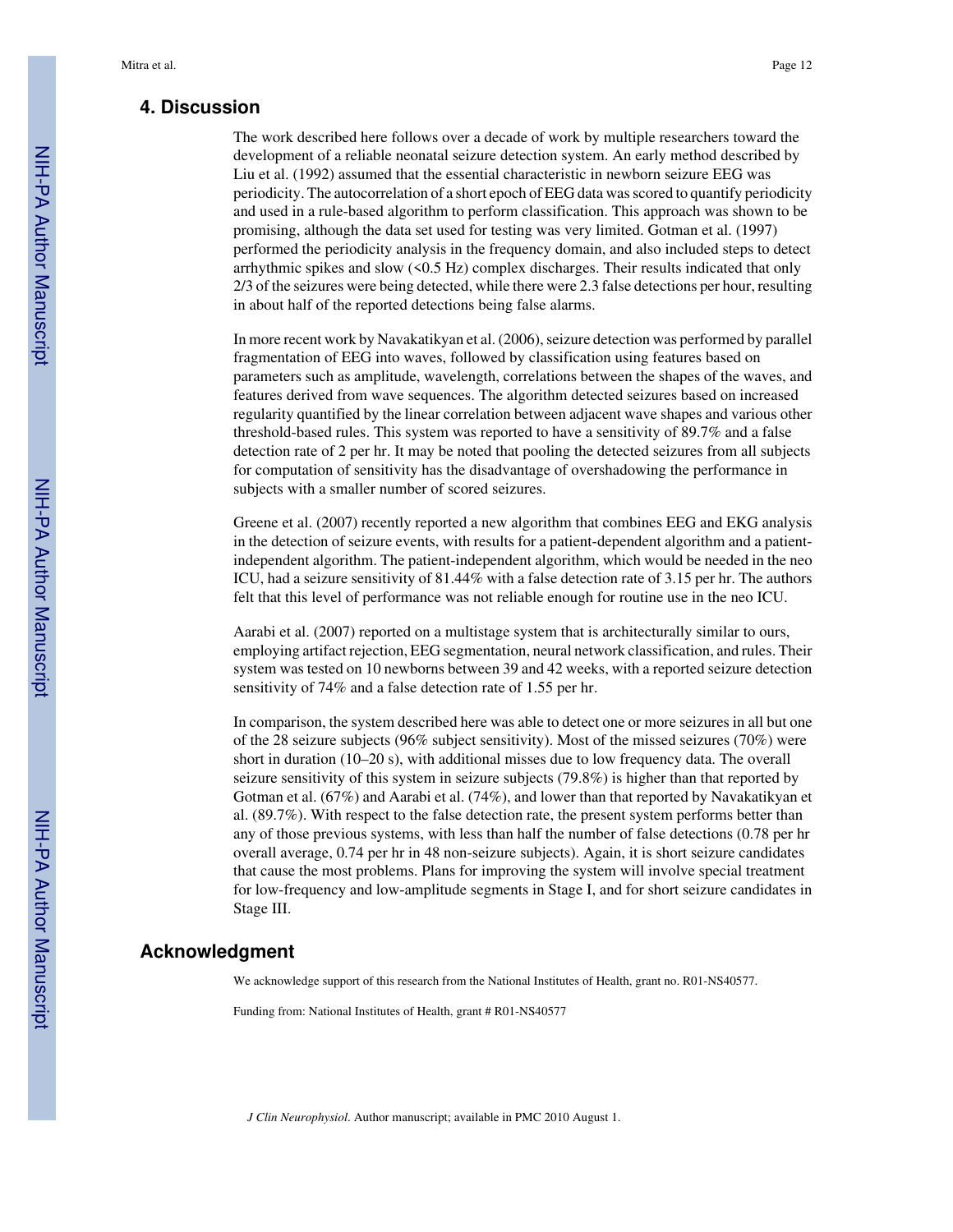## **References**

- Aarabi A, Grebe R, Wallois F. A multistage knowledge-based system for EEG seizure detection in newborn infants. Clinical Neurophysiol 2007;118:2781–2797.
- Adeli H, Zhou Z, Dadmehr N. Analysis of EEG records in an epileptic patient using wavelet transform. Journal of Neuroscience Methods 2003;123:69–87. [PubMed: 12581851]
- Celka P, Colditz P. A computer-aided detection of EEG seizures in infants: a singular-spectrum approach and performance comparison. IEEE Trans Biomed Eng 2002;49(5):455–462. [PubMed: 12002177]
- Donoho DL. De-noising by soft-thresholding. IEEE Trans on Information Theory 1995;41:613–627.
- Greene BR, Boylan GB, Reilly RB, de Chazal P, Connolly S. Combination of EEG and ECG for improved automatic neonatal seizure detection. Clin Neurophysiol 2007;118(6):1348–1359. [PubMed: 17398146]
- Gotman J, Flanagan D, Zhang J, Rosenblatt B. Automatic seizure detection in the newborn: methods and initial evaluation. Electroencephalog. Clin. Neurophysiol 1997;103:356–362.
- Karayiannis NB, Mukherjee A, Glover JR, Ktonas PY, Frost JD, Hrachovy RA, Mizrahi EM. Detection of pseudo-sinusoidal epileptic seizure segments in the neonatal EEG by cascading a rule-based algorithm with a neural network. IEEE Trans on Biomed Engr 2006;53(4):633–641.
- Klatchko A, Raviv G, Webber WRS, Lesser RP. Enhancing the detection of seizures with a clustering algorithm. Electroencephalography and Clinical Neurophysiology 1998;106:52–63. [PubMed: 9680165]
- Liu A, Hahn JS, Heldt GP, Coen RW. Detection of neonatal seizures through computerized EEG analysis. Electroencephalog. Clin. Neurophysiol 1992;82:30–37.
- Mallat S, Hwang WL. Singularity detection and processing with wavelets. IEEE Trans on Information Theory 1992;38:617–643.
- Mizrahi EM, Clancy RR, Dunn JK, Hirtz D, Chapieski L, McGuan S, Cuccaro P, Hrachovy RA, Wise MS, Kellaway P. Neurologic impairment, developmental delay, and postneonatal seizures 2 years after EEG-video documented seizures in near-term and term neonates: Report of the clinical research centers for neonatal seizures. Epilepsia 2001;42:102–103.
- Mizrahi, EM.; Plouin, P.; Clancy, RR. Epilepsy: A comprehensive textbook. In: Engel, J., Jr; Pedley, TA., editors. Neonatal Seizures. Vol. 2nd edition. Philadelphia: Lippincott Williams and Wilkins; 2008. p. 639-658.
- Mizrahi, EM.; Hrachovy, RA.; Kellaway, P. Atlas of Neonatal Electroencephalography. Vol. 3rd ed. Lippincott Williams & Wilkins; 2004.
- Navakatikyan MA, Colditz PB, Burke CJ, Inder TE, Richmond J, Williams CE. Seizure detection algorithm for neonates based on wave-sequence analysis. Clin Neurophysiol 2006;117(6):1190– 1203. [PubMed: 16621690]
- Nenadic Z, Burdick JW. Spike detection using the continuous wavelet transform. IEEE Trans on Biomed Engr 2005;52:74–87.
- Thitai Kumar, A. M.S. Thesis. University of Houston, TX: Department of Electrical and Computer Engineering; 2003. Automated detection of narrowband rhythmic segments in neonatal seizure EEG.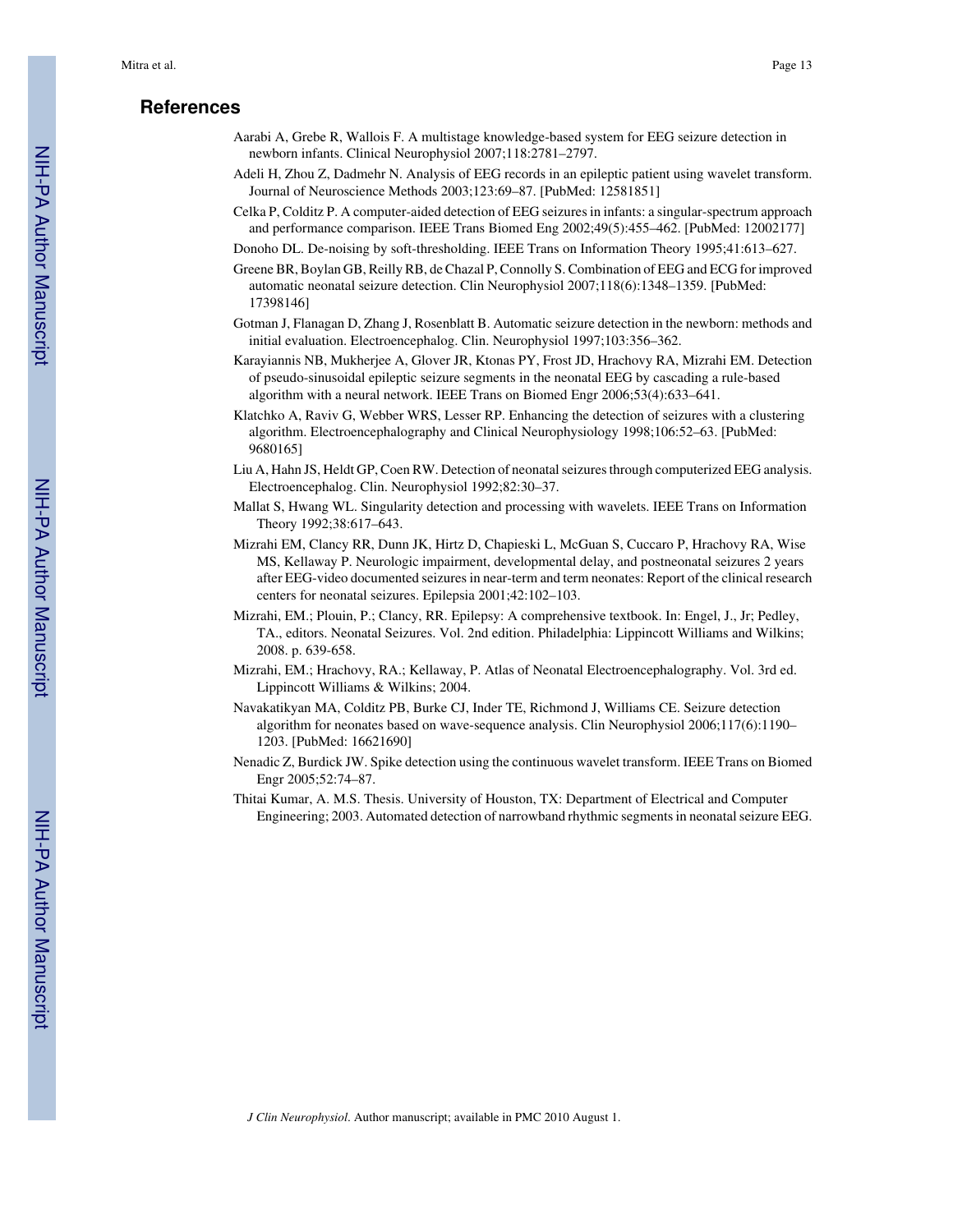Mitra et al. Page 14



**Figure 1.** 3-stage system architecture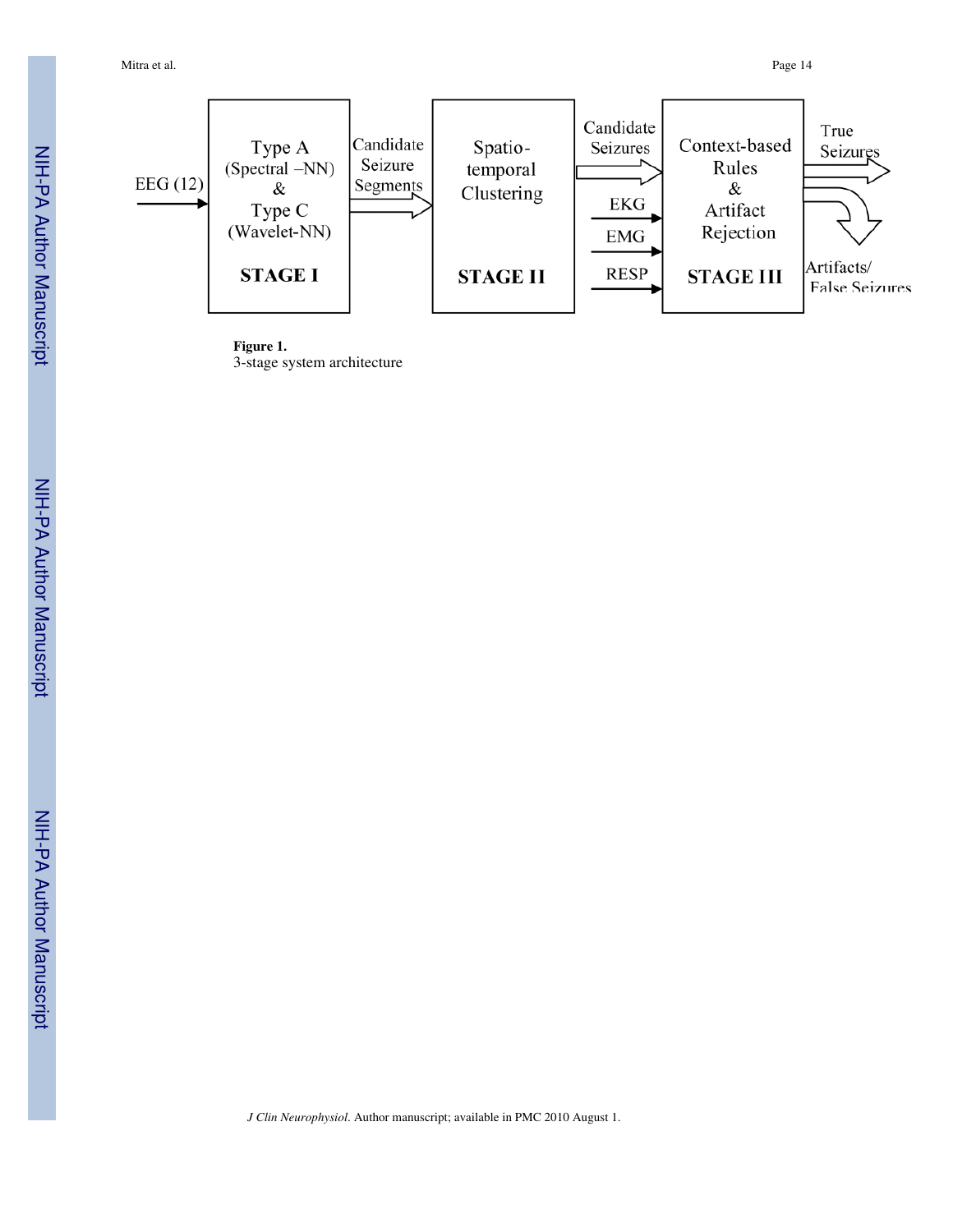Mitra et al. Page 15





Figure 2b.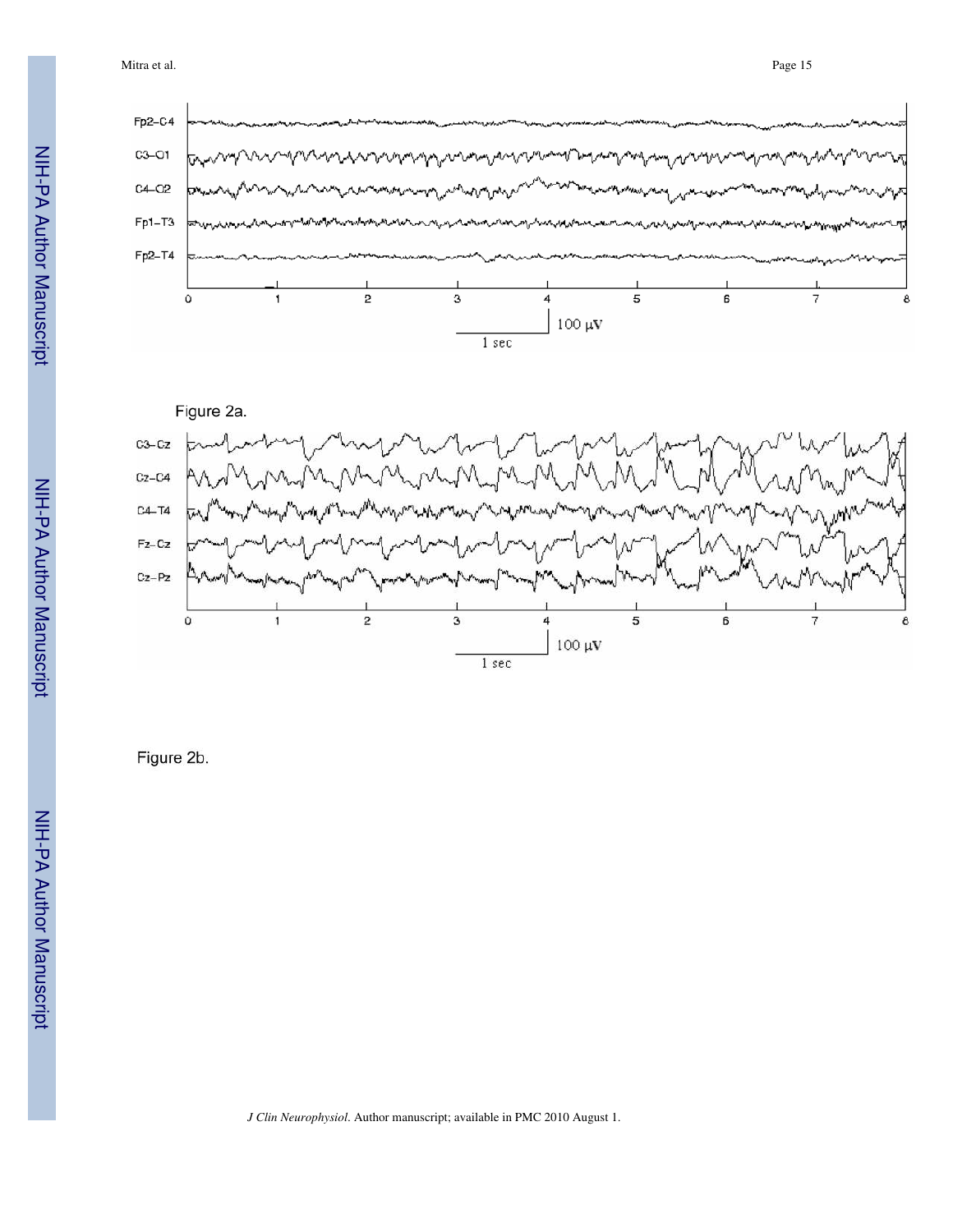

## Figure 2c.

## **Figure 2.**

Figure 2a. Example of Type A seizure activity in channels C3-O1, Fp1-T3 & to some extent in C4-O2.

Figure 2b. Example of complex morphology Type C seizure activity with spike components in channels with Cz as the common electrode.

Figure 2c. Example of spike-like Type C seizure activity in channels Fp2-C4 and C4-O2.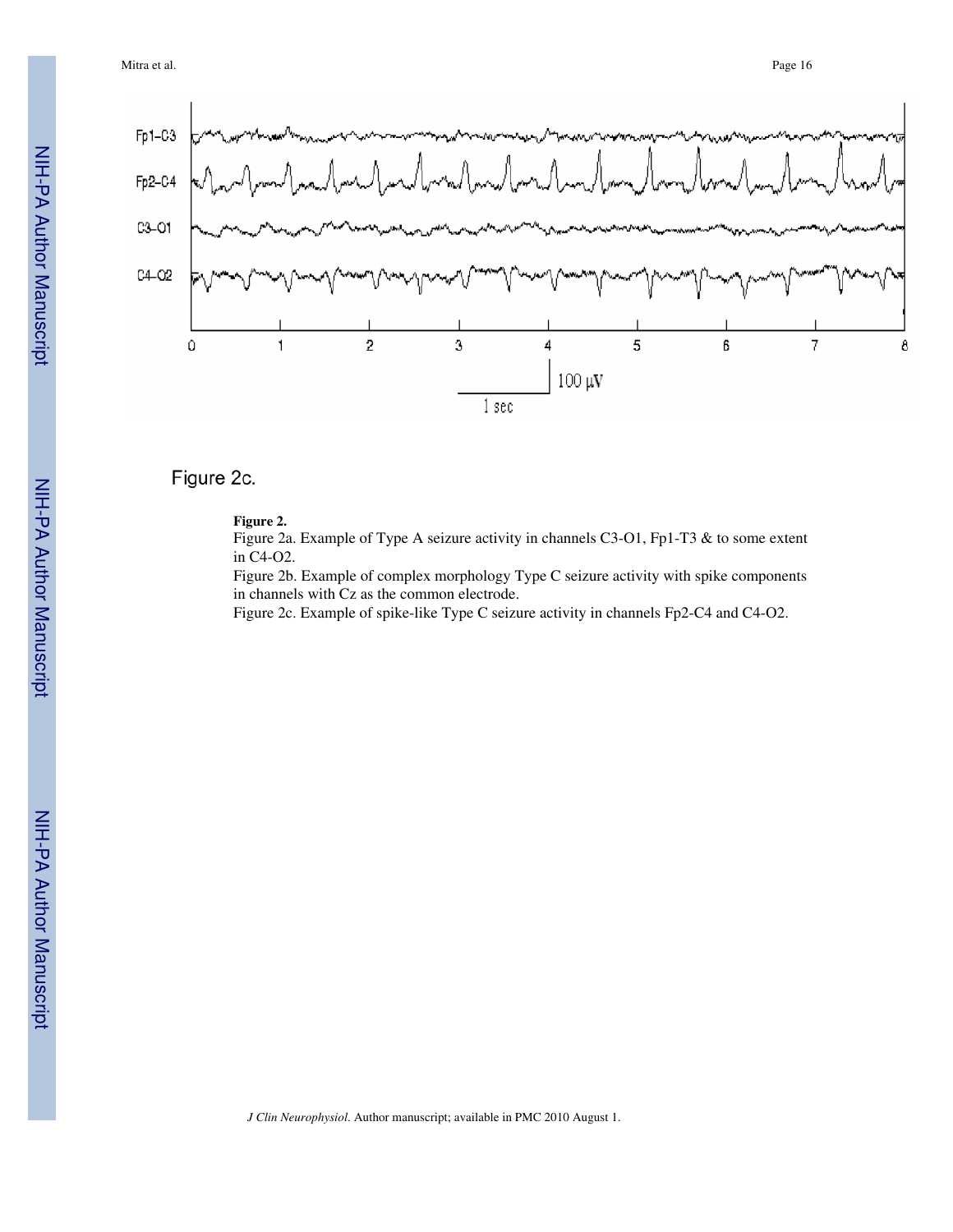

**Figure 3.** Stage I block diagram.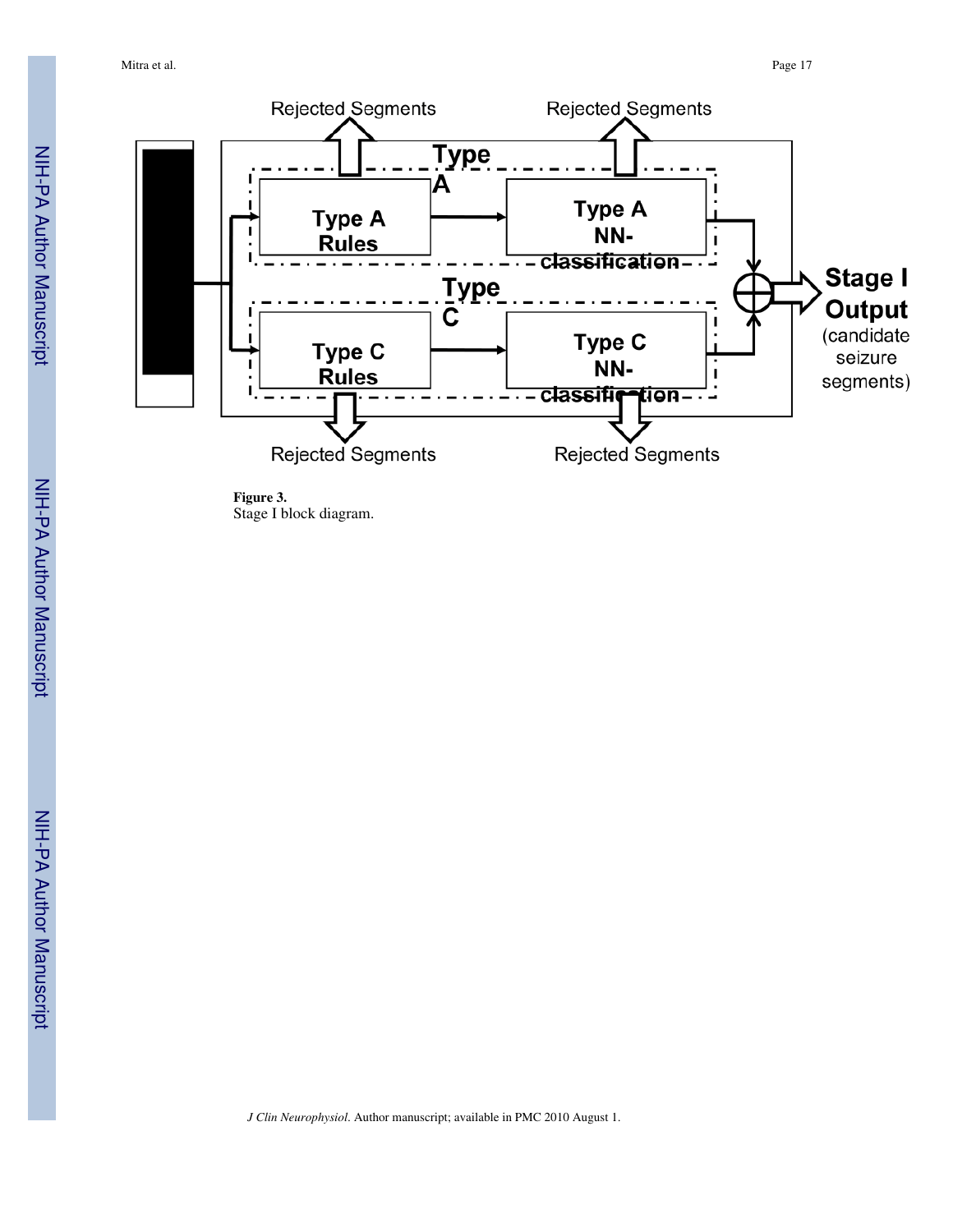Mitra et al. **Page 18** 



#### **Figure 4.**

Evolution of modulus maxima of wavelet coefficients across scales for different types of simulated spike-like activity shown at the top of each figure, (a) before smoothing, and (b) after smoothing. The black bars indicate locations of significant wavelet maxima determined at each scale. The shading indicates the spread of wavelet coefficients corresponding to each discharge in different scales. The duration of the segment is  $1.6 s = 300$  samples (sampling rate  $= 185$  Hz).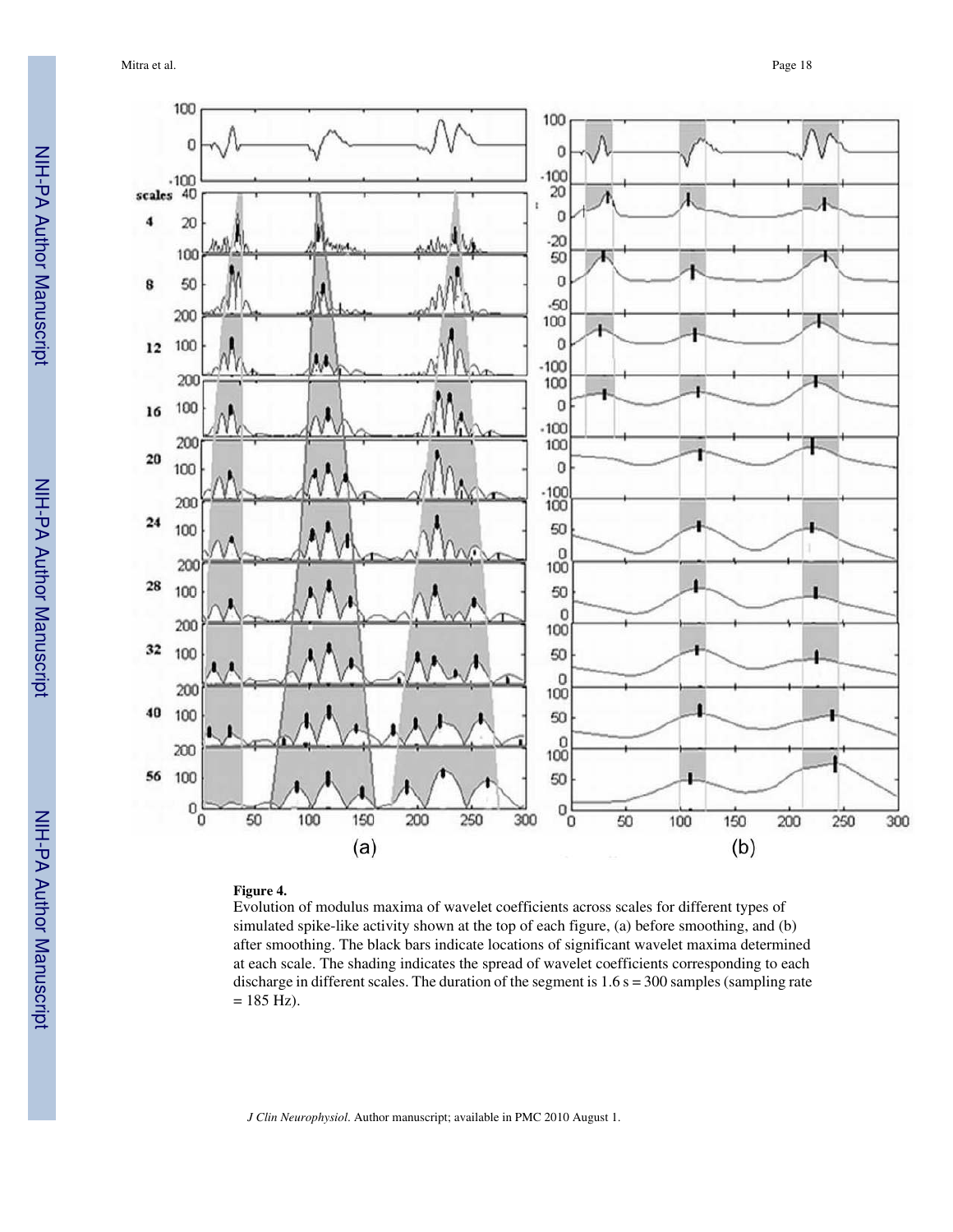Mitra et al. Page 19

|                      |           |          |            |             |                           | Multi-channel |
|----------------------|-----------|----------|------------|-------------|---------------------------|---------------|
| Candidate            | Pre-      | Selected | Time-      | Temporall   | Spatial-                  | Candidate     |
| Seizure <sup>'</sup> | selection | Seizure  | continuity | Clusters    | continuity                | Seizures      |
| Segments             |           | Segment  | l est      | (qualified) | Test                      | (qualified)   |
|                      |           | s        | Isolated   |             | Single-channel            |               |
|                      |           |          | Detections |             | <b>Candidate Seizures</b> |               |
|                      |           |          | (rejected) |             | (not qualified but        |               |
|                      |           |          |            |             | retained)                 |               |

**Figure 5.** Stage II block diagram.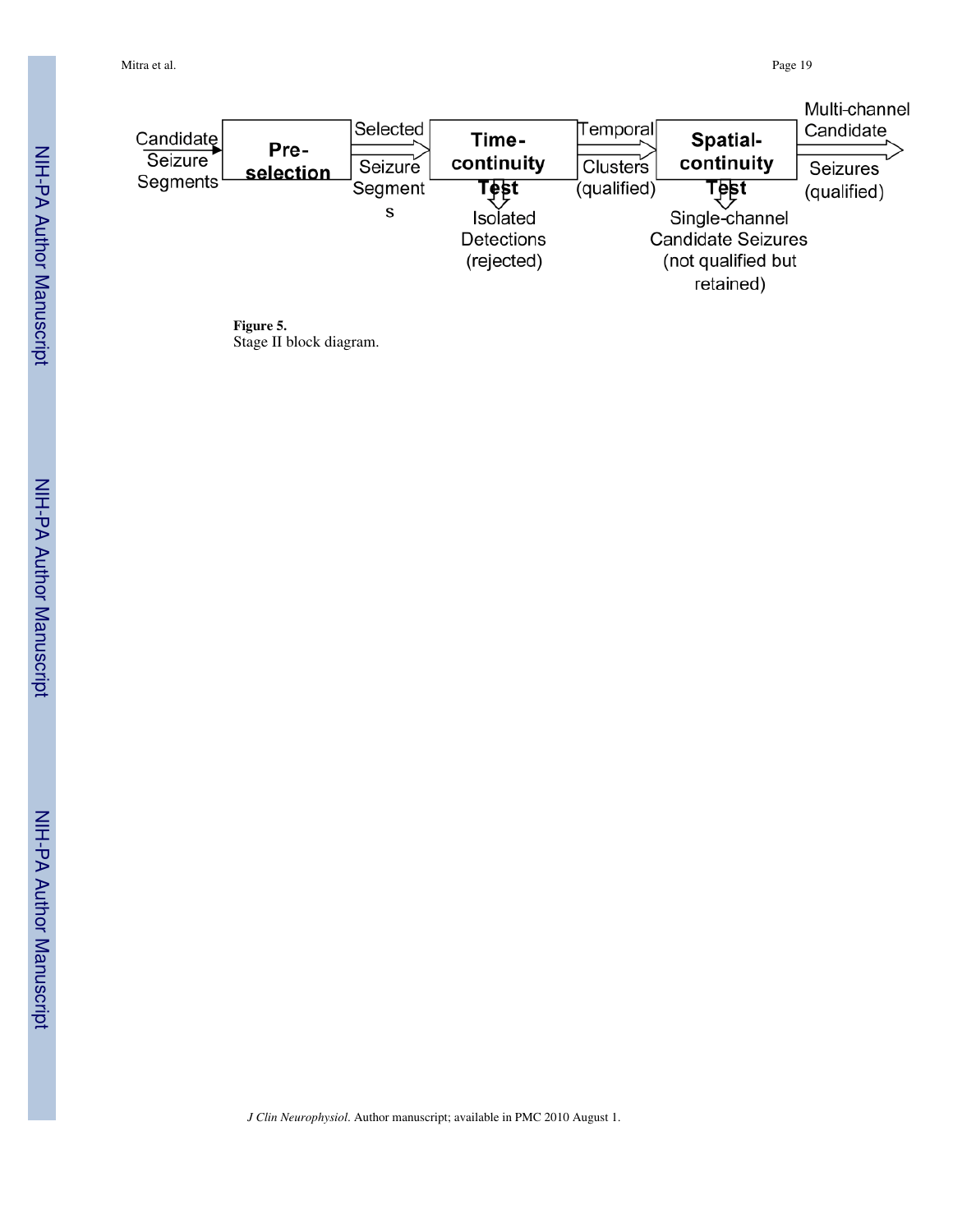

#### **Figure 6.**

Stage III block diagram showing the operation of Rulesets 1, 2, and 3. Ruleset I tests three different criteria to assess overall seizure quality. Ruleset 2 uses similarity measures to improve sensitivity within a subject with some good quality seizures. Ruleset 3 has special case rules for focal and fragmented seizures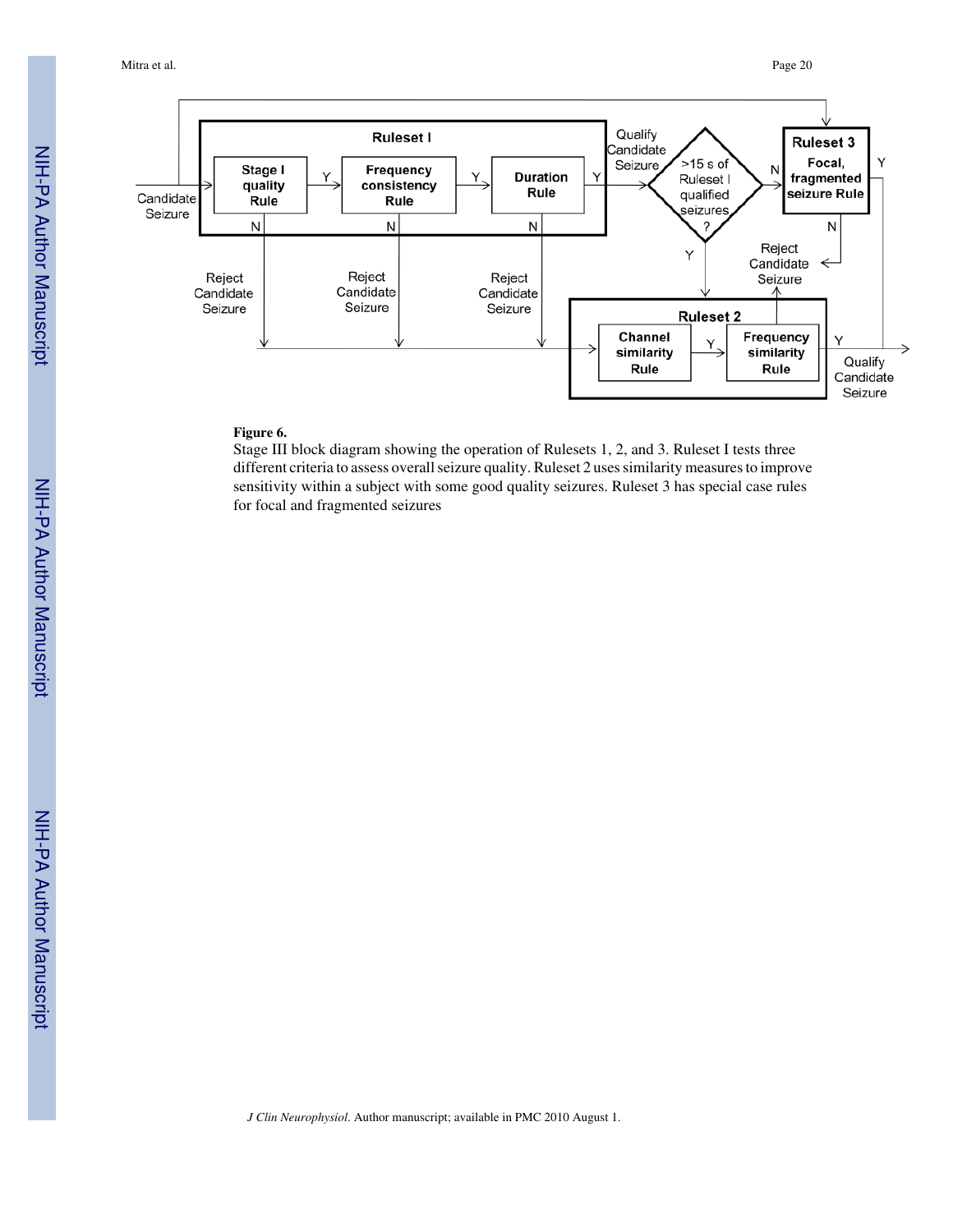| rate $($ / $\bf{hr})$<br>detection<br>False | $\circ$                  | 33<br>$\overline{\phantom{0}}$ | 1.28                     | 5.56                     | 1.33                     | $\circ$ | $\ddot{=}$<br>- |                          | 0.55                     | 33<br>$\overline{\phantom{0}}$ | 1.05                     | $\circ$                                     | $\sim$                                         | 0.75                          | $\circ$                            | $\circ$                  | $\overline{\phantom{0}}$                   | $\ddot{9}$               | $\circ$                  | $\circ$    | $\Xi$                    | 2.13           | $\circ$                  | 0.61                     | $\circ$                  | $\circ$ | $\circ$    | $\circ$        |
|---------------------------------------------|--------------------------|--------------------------------|--------------------------|--------------------------|--------------------------|---------|-----------------|--------------------------|--------------------------|--------------------------------|--------------------------|---------------------------------------------|------------------------------------------------|-------------------------------|------------------------------------|--------------------------|--------------------------------------------|--------------------------|--------------------------|------------|--------------------------|----------------|--------------------------|--------------------------|--------------------------|---------|------------|----------------|
| duration<br>Data<br>$\mathbf{\hat{a}}$      | 2.01                     | 1.5                            | 0.78                     | 0.9                      | 0.75                     | $1.67$  | 1.75            | $\overline{\phantom{0}}$ | 1.83                     | $\overline{1.5}$               | 0.95                     | 1.43                                        | $\overline{\phantom{0}}$                       | 1.33                          | 2.03                               | $\sim$                   | $\overline{\phantom{0}}$                   | 1.03                     | 0.82                     | 0.7        | 0.9                      | 0.94           | 0.75                     | 1.65                     | 0.17                     | 1.77    | 0.93       | 0.5            |
| Sensitivity<br>o                            | 100                      | $\infty$                       | $\infty$                 | 89                       | 100                      | 100     | 100             | $\infty$                 | $\overline{4}$           | 100                            | $80\,$                   | 100                                         | $\boldsymbol{\mathcal{S}}$                     | 100                           | 100                                | 100                      | 100                                        | $\infty$                 | $\circ$                  | $50\,$     | $\sqrt{2}$               | $30\,$         | 100                      | $\rm 80$                 | 100                      | 66.7    | 37.5       | $\mathcal{L}$  |
| detections<br>False                         | $\circ$                  | $\sim$                         | $\overline{\phantom{0}}$ | S                        | $\overline{\phantom{0}}$ | $\circ$ | $\sim$          | $\overline{\phantom{0}}$ | $\overline{\phantom{0}}$ | $\sim$                         | $\overline{\phantom{0}}$ | $\circ$                                     | $\sim$                                         | $\overline{\phantom{0}}$      | $\circ$                            | $\circ$                  | $\overline{\phantom{0}}$                   | $\sim$                   | $\circ$                  | $\circ$    | $\overline{\phantom{0}}$ | $\sim$         | $\circ$                  | $\overline{\phantom{0}}$ | $\circ$                  | $\circ$ | $\circ$    | $\circ$        |
| Missed<br>Seizures                          | $\circ$                  | $\overline{\phantom{0}}$       | $\overline{\phantom{0}}$ | $\overline{\phantom{0}}$ | $\circ$                  | $\circ$ | $\circ$         | 4                        | $\sim$                   | $\circ$                        | $\sim$                   | $\circ$                                     | $\overline{\phantom{0}}$                       | $\circ$                       | $\circ$                            | $\circ$                  | $\circ$                                    | $\overline{\phantom{0}}$ | $\overline{\phantom{0}}$ | $\sqrt{2}$ | $\sim$                   | $\overline{ }$ | $\circ$                  | $\sim$                   | $\circ$                  | $\sim$  | $\sim$     | $\epsilon$     |
| detections<br>True                          | $\approx$                | $\circ$                        | $\circ$                  | $\infty$                 | $\sim$                   | $\circ$ | $\overline{10}$ | $\circ$                  | $\sim$                   | S                              | $\infty$                 | Ξ                                           | $\circ$                                        | $\overline{1}$                | $\circ$                            | $\overline{\phantom{0}}$ | $\overline{\phantom{0}}$                   | $\circ$                  | $\circ$                  | $\sim$     | ↽                        | $\sim$         | $\overline{\phantom{0}}$ | $\infty$                 | $\overline{\phantom{0}}$ | $\circ$ | $\epsilon$ | $\overline{ }$ |
| Subjects                                    | $\overline{\phantom{0}}$ | $\sim$                         | $\sim$                   | $\overline{ }$           | $\sqrt{2}$               | $\circ$ | $\overline{ }$  | $\infty$                 | $\circ$                  | $\overline{10}$                | $\equiv$                 | $\mathbf{\sim}$<br>$\overline{\phantom{0}}$ | $\mathbf{\hat{z}}$<br>$\overline{\phantom{0}}$ | 4<br>$\overline{\phantom{0}}$ | $\sim$<br>$\overline{\phantom{0}}$ | $\tilde{16}$             | $\overline{ }$<br>$\overline{\phantom{a}}$ | $\frac{8}{18}$           | $\overline{1}$           | $\Omega$   | $\overline{z}$           | 22             | 23                       | $\overline{24}$          | 25                       | 26      | 27         | 28             |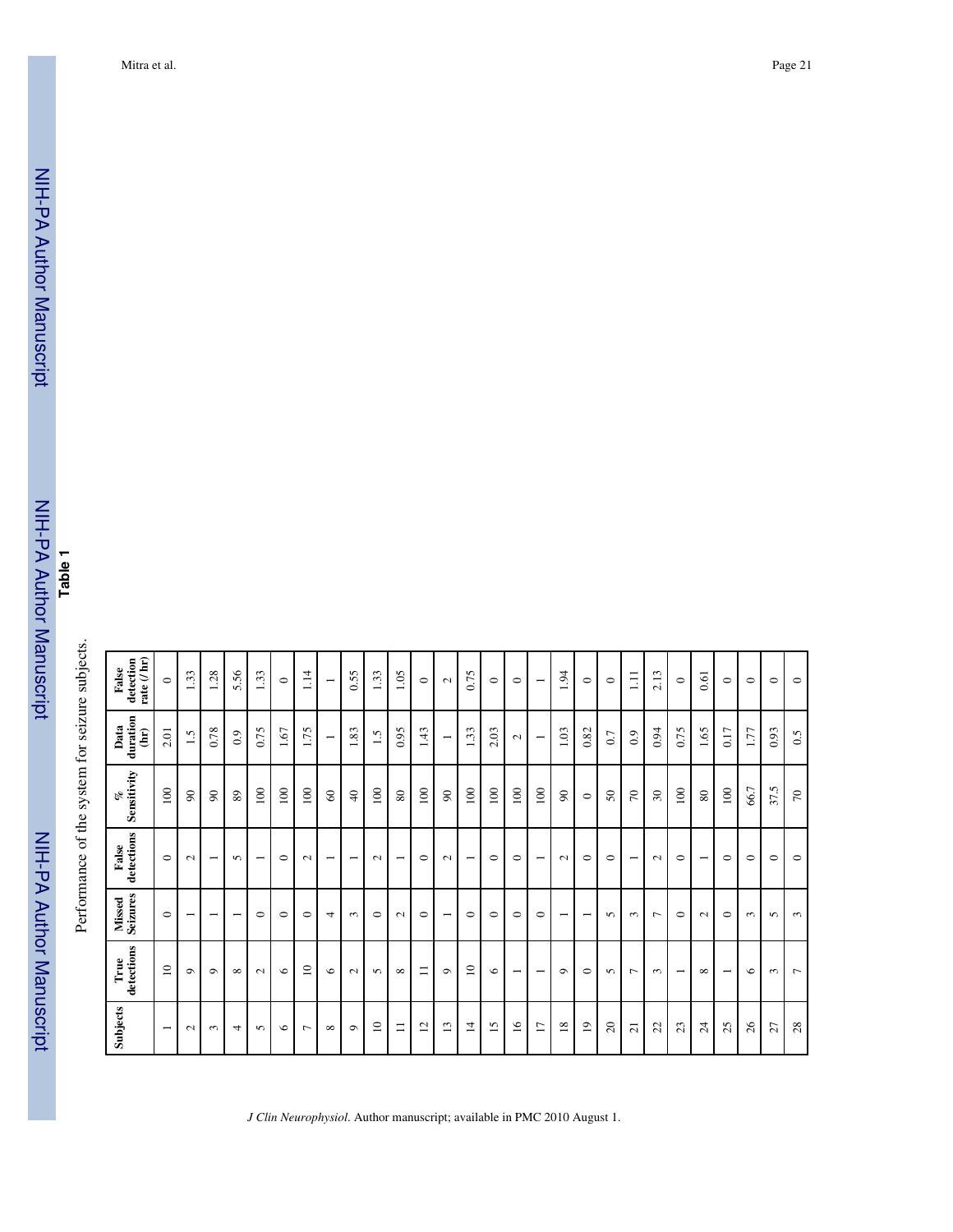Mitra et al. Page 22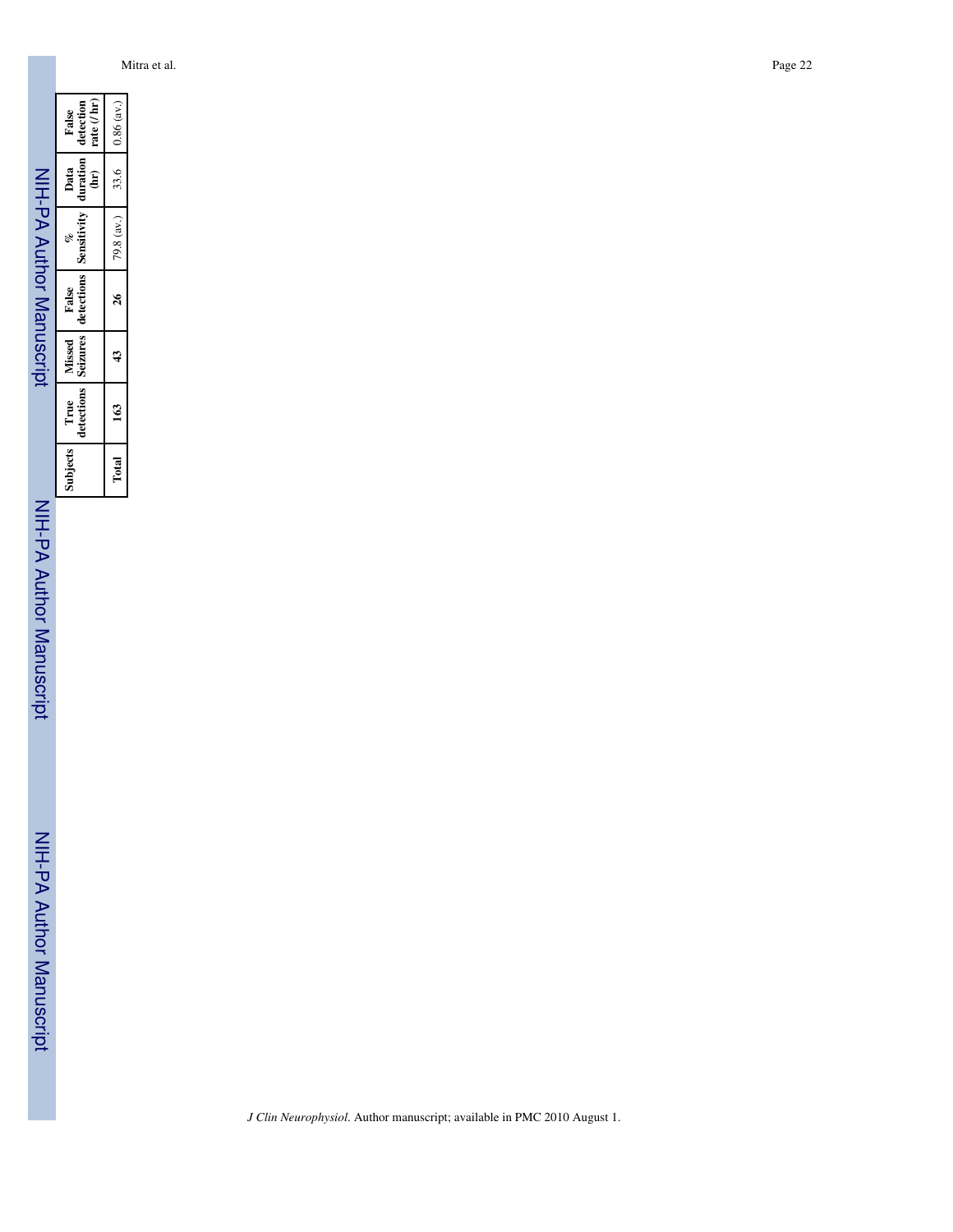| ٠ | ıblı |  |  |
|---|------|--|--|
|---|------|--|--|

Performance of the system for non-seizure subjects.

| Subject        | False<br><b>Seizures</b> | <b>Total Data</b><br><b>Duration</b><br>(hr) | <b>False</b><br><b>Detection</b><br>Rate (/hr) |
|----------------|--------------------------|----------------------------------------------|------------------------------------------------|
| 1              | $\overline{0}$           | 2.05                                         | 0.00                                           |
| $\overline{c}$ | 0                        | 2.05                                         | 0.00                                           |
| 3              | 0                        | 1.97                                         | 0.00                                           |
| 4              | 1                        | 2.16                                         | 0.46                                           |
| 5              | $\overline{0}$           | 0.23                                         | 0.00                                           |
| 6              | 0                        | 2.06                                         | 0.00                                           |
| 7              | 2                        | 2.01                                         | 1.00                                           |
| 8              | 0                        | 2.13                                         | 0.00                                           |
| 9              | $\overline{0}$           | 2.04                                         | 0.00                                           |
| 10             | $\overline{c}$           | 2.03                                         | 0.99                                           |
| 11             | 0                        | 2.21                                         | 0.00                                           |
| 12             | 0                        | 0.32                                         | 0.00                                           |
| 13             | $\overline{0}$           | 2.03                                         | 0.00                                           |
| 14             | $\boldsymbol{0}$         | 2.12                                         | 0.00                                           |
| 15             | 2                        | 2.00                                         | 1.00                                           |
| 16             | 0                        | 2.04                                         | 0.00                                           |
| 17             | $\overline{4}$           | 1.54                                         | 2.60                                           |
| 18             | $\boldsymbol{0}$         | 2.07                                         | 0.00                                           |
| 19             | 0                        | 1.78                                         | 0.00                                           |
| 20             | 4                        | 1.98                                         | 2.02                                           |
| 21             | $\overline{0}$           | 2.03                                         | 0.00                                           |
| 22             | 9                        | 2.12                                         | 4.25                                           |
| 23             | 3                        | 0.96                                         | 3.13                                           |
| 24             | 0                        | 2.07                                         | 0.00                                           |
| 25             | 1                        | 2.30                                         | 0.43                                           |
| 26             | 1                        | 1.85                                         | 0.54                                           |
| 27             | 0                        | 2.09                                         | 0.00                                           |
| 28             | 1                        | 2.04                                         | 0.49                                           |
| 29             | 0                        | 1.68                                         | 0.00                                           |
| 30             | 1                        | 1.73                                         | 0.58                                           |
| 31             | $\overline{0}$           | 2.01                                         | 0.00                                           |
| 32             | 0                        | 2.08                                         | 0.00                                           |
| 33             | 13                       | 2.01                                         | 6.47                                           |
| 34             | 0                        | 2.03                                         | 0.00                                           |
| 35             | $\overline{0}$           | 1.12                                         | 0.00                                           |
| 36             | 1                        | 2.18                                         | 0.46                                           |
| 37             | 0                        | 1.73                                         | 0.00                                           |
| 38             | 3                        | 1.68                                         | 1.79                                           |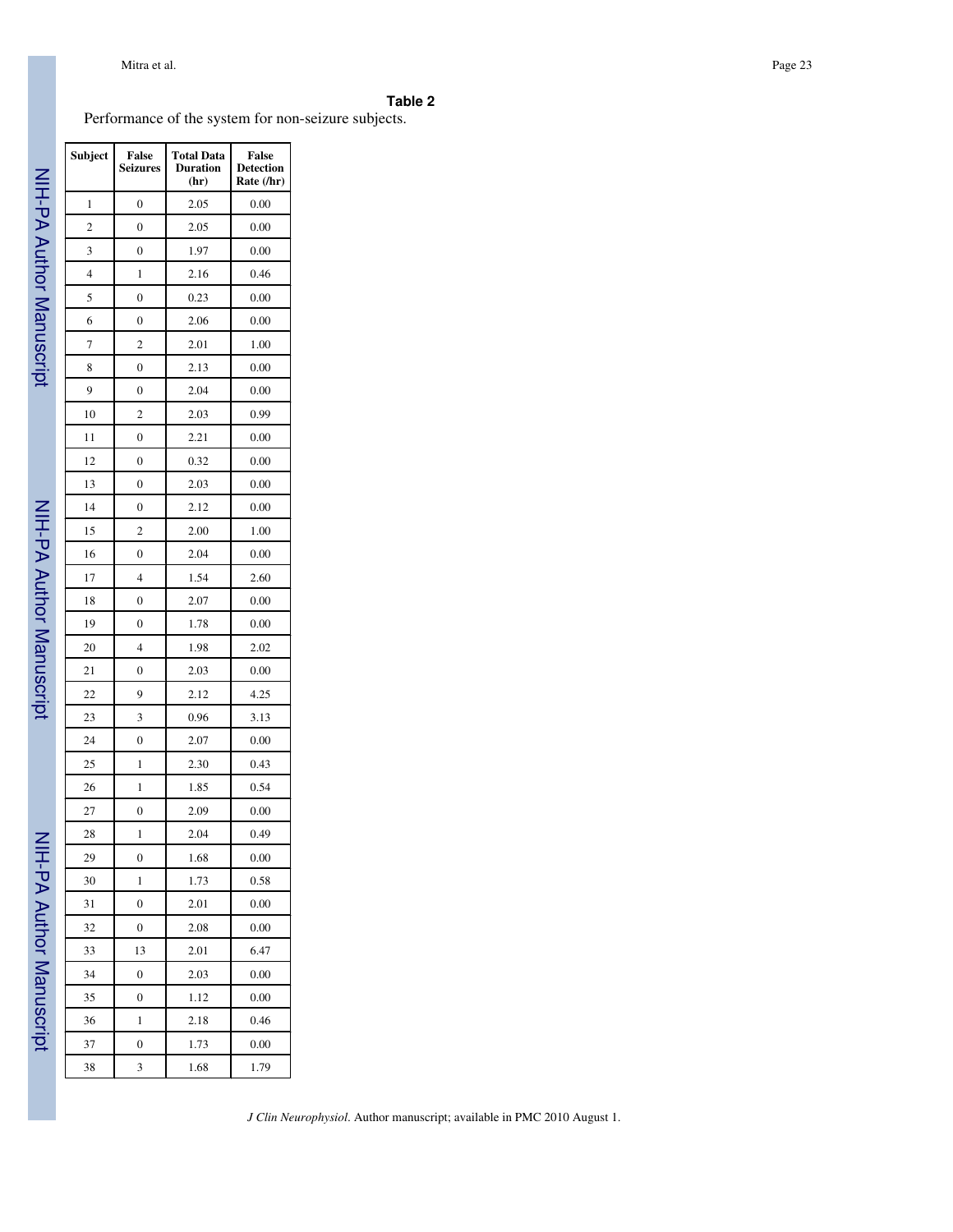Mitra et al. **Page 24** 

NIH-PA Author Manuscript NIH-PA Author Manuscript

NIH-PA Author Manuscript

NIH-PA Author Manuscript

NIH-PA Author Manuscript

NIH-PA Author Manuscript

| Subject | <b>False</b><br><b>Seizures</b> | <b>Total Data</b><br><b>Duration</b><br>(hr) | <b>False</b><br><b>Detection</b><br>Rate (/hr) |
|---------|---------------------------------|----------------------------------------------|------------------------------------------------|
| 39      | 1                               | 2.03                                         | 0.49                                           |
| 40      | 0                               | 2.25                                         | 0.00                                           |
| 41      | 1                               | 0.84                                         | 1.19                                           |
| 42      | 1                               | 0.42                                         | 2.38                                           |
| 43      | 1                               | 1.81                                         | 0.55                                           |
| 44      | $\overline{2}$                  | 0.83                                         | 2.41                                           |
| 45      | 0                               | 2.01                                         | 0.00                                           |
| 46      | 0                               | 2.06                                         | 0.00                                           |
| 47      | 4                               | 1.91                                         | 2.09                                           |
| 48      | 0                               | 2.05                                         | 0.00                                           |
| Total   | 58                              | 86.73                                        | $0.74$ (av.)                                   |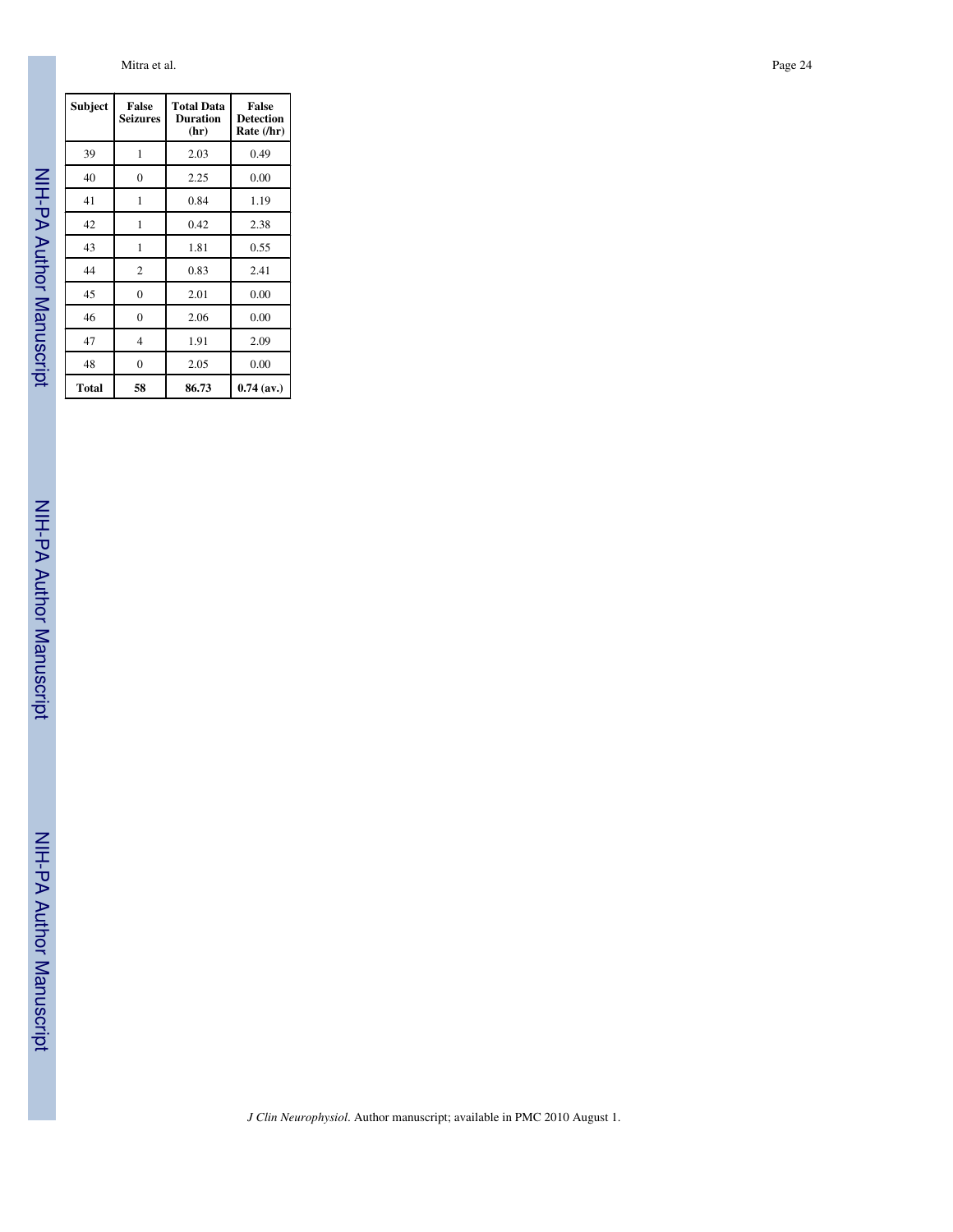## **Table 3**

## Summary of missed seizures in testing data.

|    | <b>Types of Misses</b>                                                      | <b>Description</b>                                                                                                                                  | $%$ of<br>misses       | Average<br>length(s)            |
|----|-----------------------------------------------------------------------------|-----------------------------------------------------------------------------------------------------------------------------------------------------|------------------------|---------------------------------|
| a. | High-amplitude<br>pseudo-sinusoidal<br>discharge                            | Missed completely if slower than 0.4 Hz,<br>detected otherwise as low quality                                                                       | 30%                    | Variable<br>(30 s or<br>longer) |
| b. | Depressed EEG,<br>high-frequency<br>seizure                                 | Very low amplitude, spike-like, and very fast<br>activity $($ > 6 Hz)                                                                               | 2%<br>(one<br>subject) | 15 <sub>s</sub>                 |
| c. | Depressed EEG<br>seizure with<br>arrhythmic spikes                          | Very low-amplitude seizure, short in<br>duration, and consisting of burst-like spike<br>activity                                                    | 15%                    | $\leq 15$ s                     |
| d. | Short-duration<br>seizure discharges<br>in subjects with<br>longer seizures | No specific morphology; these seizures<br>account for the percentage rejected by<br>Ruleset 2 in Stage III due to short duration or<br>low quality. | 53%                    | $\leq 20$ s                     |

NIH-PA Author Manuscript NIH-PA Author Manuscript